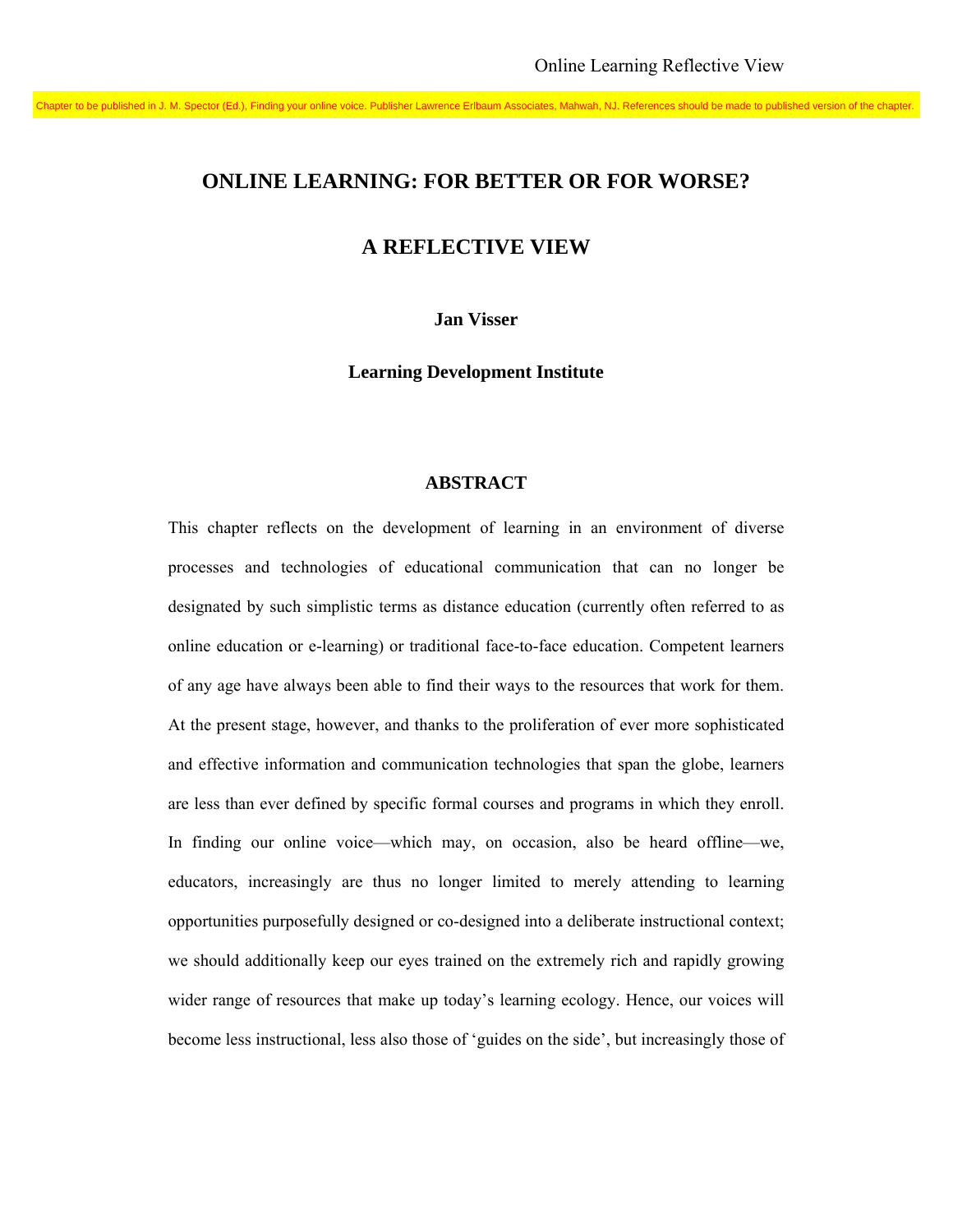friends, mentors in the true sense of the word, those of co-explorers and co-constructors of the learning landscape.

#### **THE POWER OF VIRTUAL COMMUNICATION: A DEDICATION**

I dedicate this chapter to David Wolsk.<sup>[1](#page-1-0)</sup>

 $\overline{a}$ 

I never met David face to face. Yesterday he died. I received the news this morning by email from my friend Diana in Tucson, Arizona, whom I never met either. However, I had been able to bring her and David into contact with each other not so long ago when David happened to be in Tucson and had told me so, also by email. So I mentioned Diana to him and he took the initiative to look her

<span id="page-1-0"></span><sup>1</sup> David Wolsk was, at the time he died, an Adjunct Professor of the Faculty of Education and Associate, Centre for Global Studies, University of Victoria, Canada. He spent his life as neuroscientist and as an educator who championed self-directed, experiential/real-life learning, which is how we got to know each other. Above all, David was a man of wisdom and peace, qualities that are perhaps best described in the words of another Canadian friend, who responded to his death in an email I just received. "David had achieved much of what he wanted to achieve in his life—although he could never have achieved everything that was in that incredible mind of his. And I know how happy he was in his kids and his grandkids. I will hang on to the memory of a sunny four hours sitting on a bench by the Thames in London, surrounded by trees in all their fall glory, sailing boats and swans on the river, and a couple of dogs running around as though they had to get all their fun in life into one day, and talking as though we'd known each other for years, instead of actually having met each other live just a week earlier" (Lee, 2005, April 23).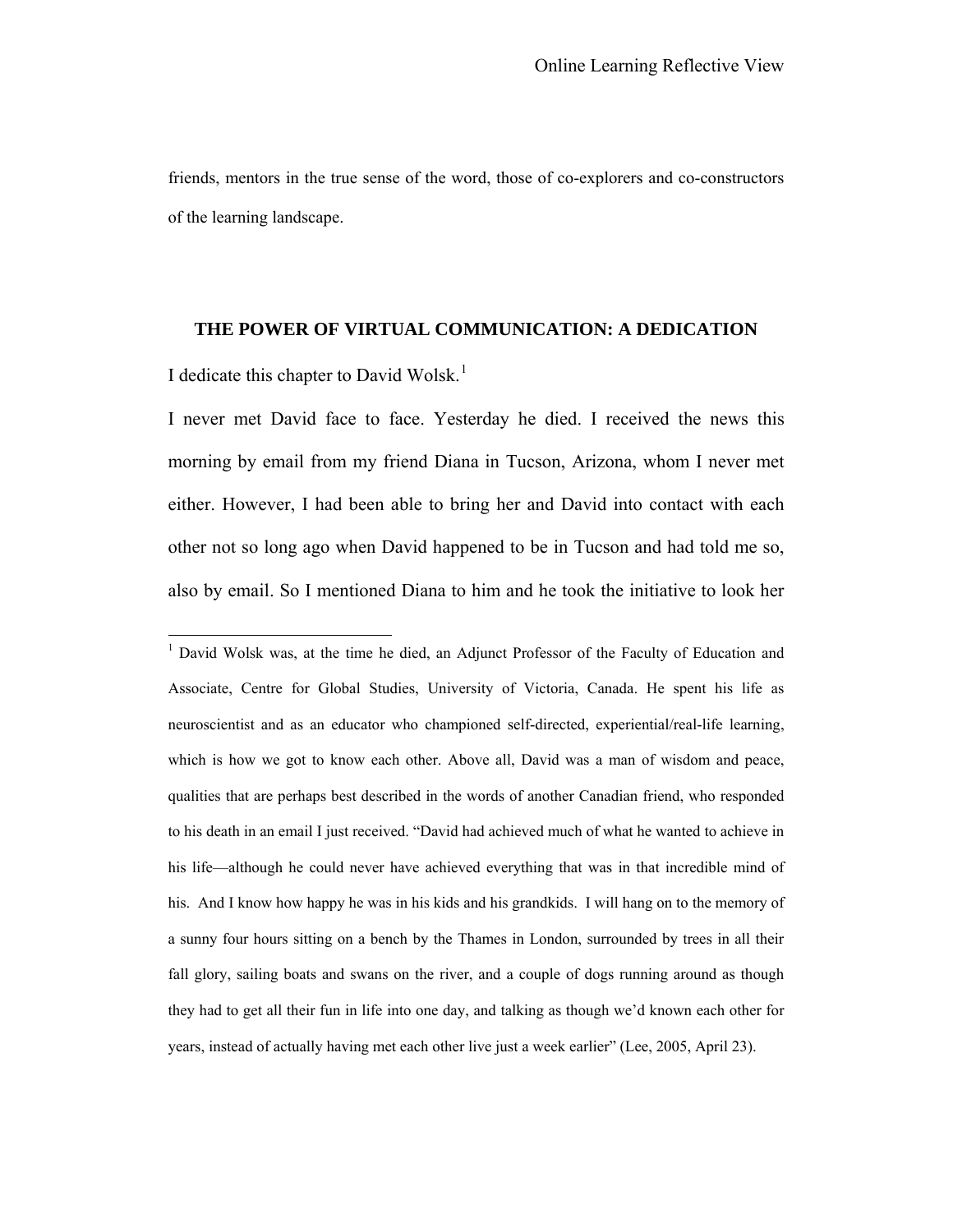up. We would all meet a few weeks from now in The Netherlands—at least, that's what we had planned. But now it will never happen. I lost a friend whose face I never saw.

Such is the power of virtual communication.

Actually, I never called Diana 'my friend' before. Somehow David's death drew us closer together. I also found myself this morning addressing the members of two lists that both David and I used to contribute to as 'Dear Friends.' Many of those list members probably never met David either, at least not face to face, but I felt we had all become friends because of this shared loss. For such is the power of virtual communication. People experience a real sense of loss when someone transits from the world of the living to that of those who lived, leaving it to others to build on their heritage. That sense of loss is apparently not determined by physical closeness but rather by the words they created, words on a screen, words on paper, vibrations in the air, resonances in the mind.

This is what explains the power of virtual communication. It allows us to separate the words people utter from their physical external reality. However, it does not detach those words from who and what those people were or are. The words they utter that appear on our screens "are more than 'just words on the screen' for behind those words are love, care, support, interaction [and] growth" (Y. L. Visser, 2005, April 23).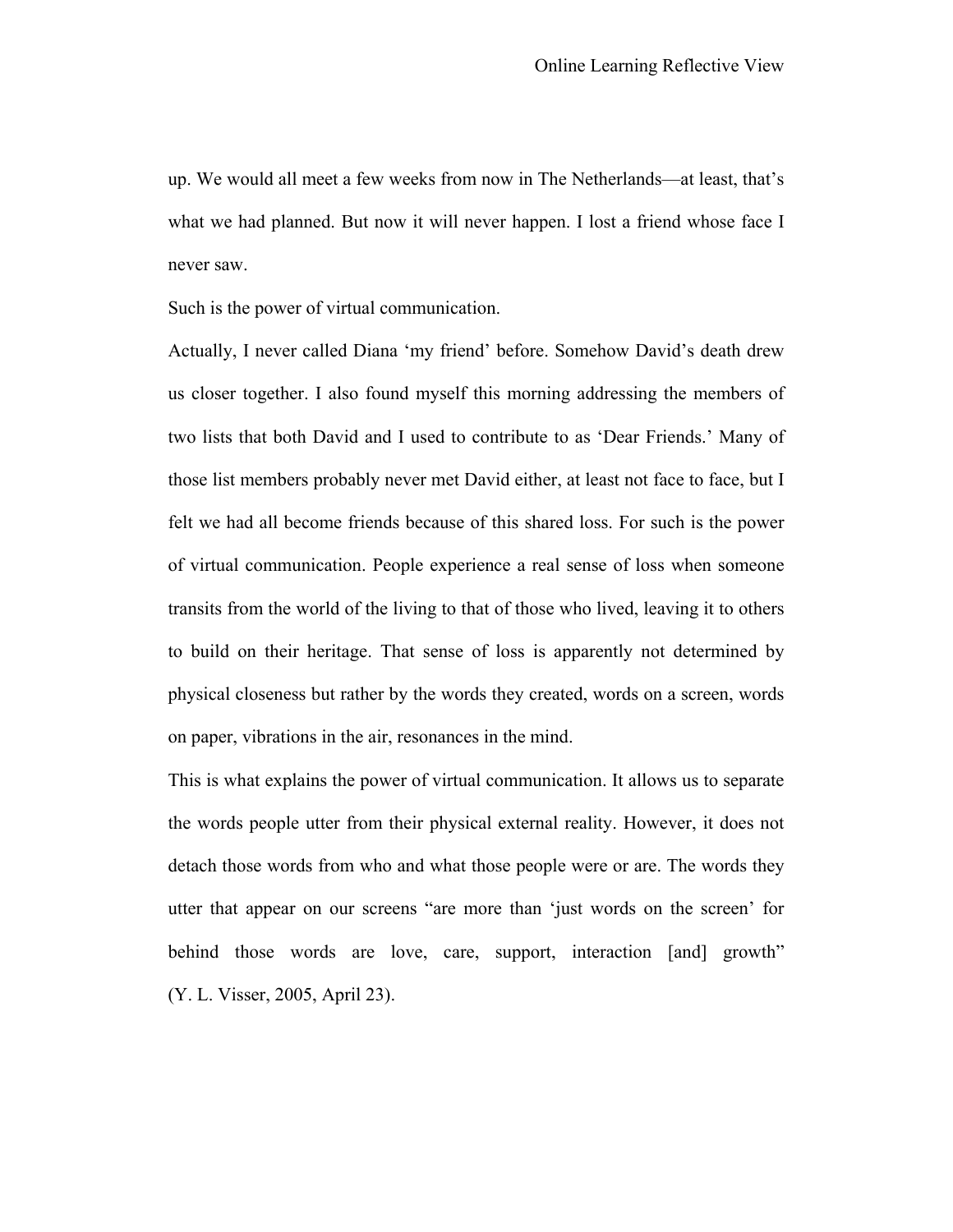Four years ago Francisco Varela died. He was a member of the same small community of people interested in transdisciplinary research in which I also partake. On the day he died, the coordinator of our small community sent out a message to all members suggesting that "we all meet in mind and spirit at his Web site http://web.ccr.jussieu.fr/varela/index.html and discover the extent of his undying genius" (Nicolescu, 2001, May 30). As I am writing these words, I just checked that Web site (Varela, 2000) again. It is still available, including Francisco's phone and fax numbers and his email address. For such is the power of virtual communication that the mechanisms through which we used to communicate with those who are no longer with us remain a reality that transcends their bodily existence. So great is that power that it led me to defy yesterday any rational thought and copy my message about David's death to David's own email address.

# **A VISION OF LEARNING AND TEACHING— AND WHAT IT MEANS TO BE AN (ONLINE) EDUCATOR**

This book, according to its subtitle, compiles the stories of experienced online educators. I don't normally think of myself as an online educator. I have a certain experience, though, as an educator, having engaged in interaction with learners both face-to-face and at-a-distance—for more than four decades, ever since I started teaching while I was still a graduate student of physics. In addition, I have been a parent for some 35 years. Interacting with my own children, initially in the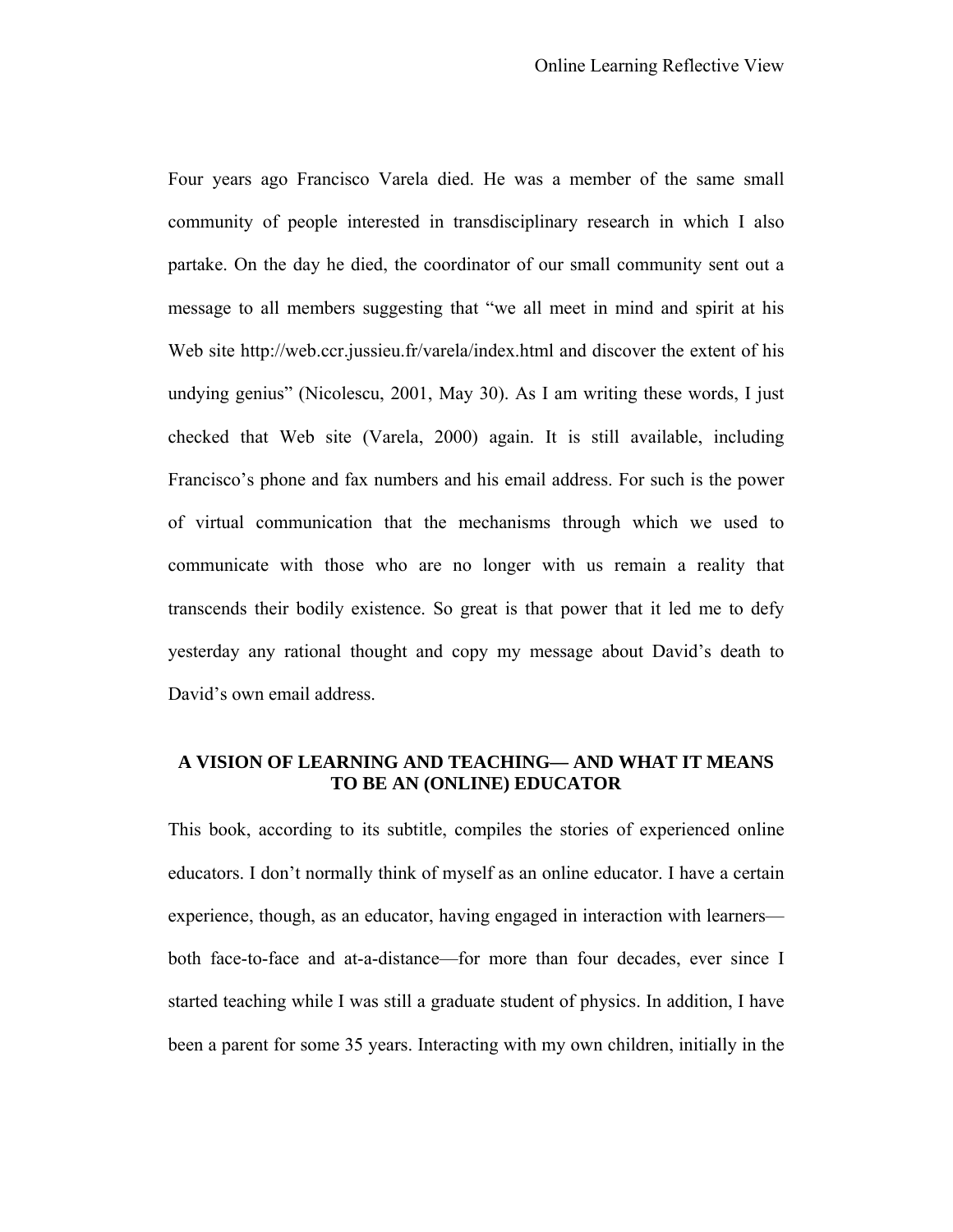immediate family environment and later on, as we spread around the globe, increasingly online, has significantly contributed to my perceptions of what it means to be a good educator.

Being a good educator implies, in the first place, being a good listener. The voice required for being a good listener is that of someone who knows when it is better to be out of the way of the other person's learning and when one should be involved. It's also the voice of someone who is able to make the other person feel comfortable and welcome. It is often a soft and tender voice, one that includes moments of deliberate silence and that respects the intricate emotional substrate of the conversation. It is a voice that invites the learning individual to awaken in him or herself the lure of learning (Liston, 2005).

At times, the professional activity of teaching was my main job, but most of the time it has been something that I love to do on the side of other things. That same love is still there. It has not changed since the advent of online communications, nor has my style of educationally interacting with people greatly changed as a consequence. I think I would find it difficult to teach if I weren't engaging in a significant manner in other things than just teaching. Anchoring the teachinglearning dialogue in the shared but different realities of teacher and learner is for me an essential part of my voice as an educator. This implies more than the occasional reference to real-world examples. It means developing a dialogue that is meaningfully connected to the lives of two people who communicate with each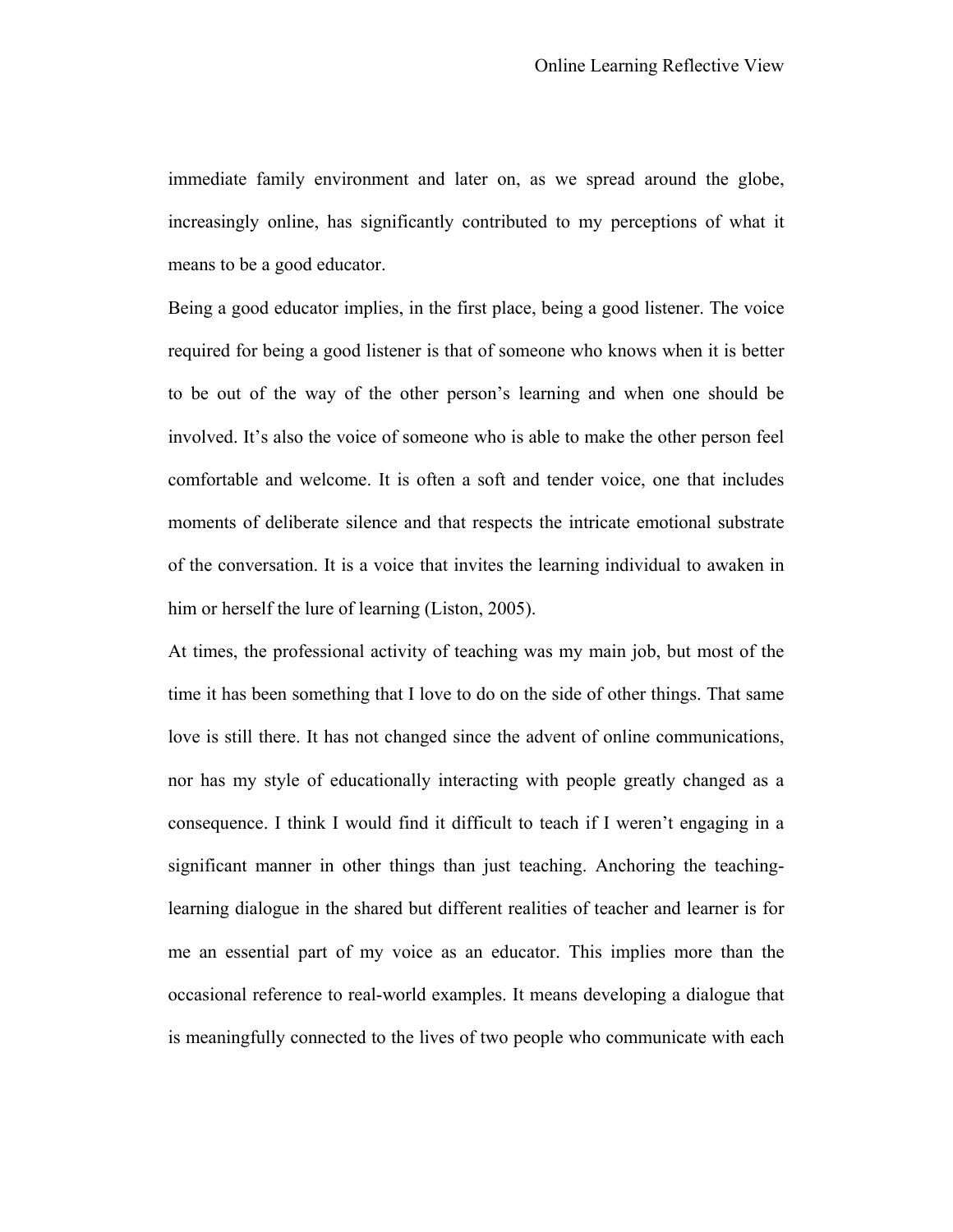other with the aim to grow, both of them, beyond where they were when the dialogue started. A precondition for this is the disposition to be vulnerable.

I became an active and dedicated user of email and the Internet in 1990 and have been using the ever increasing variety of online facilities of communication and knowledge processing, now also including voice interaction and collaborative authoring, ever since. Compared to my pre-online life, the volume and diversity of my communications with other people has dramatically increased. However, while my writing style in general has evolved over the years, there is no marked difference in tone between the letters I used to write and put in the mail in the past and the electronic communications I now prepare sitting in front of my computer screen, sending them out via the Internet. In other words, my voice as an educator has been more influenced by my experience-based views of what it means to learn and to teach than by the technological means that carry my voice.

I see learning and teaching as intimately and inseparably interwoven. Besides, I define both these concepts in much broader ways than most people generally do. Briefly formulated, learning is what one does to generate intelligent behavior that enhances one's constructive presence in the world (see for a more elaborate discussion J. Visser, 2001). This includes the acquisition of specific competencies, but is in no way restricted to it. Teaching means being present in the learner's environment in such a way that learning is facilitated. Learning being an essentially social and dialogic phenomenon, teaching is best done when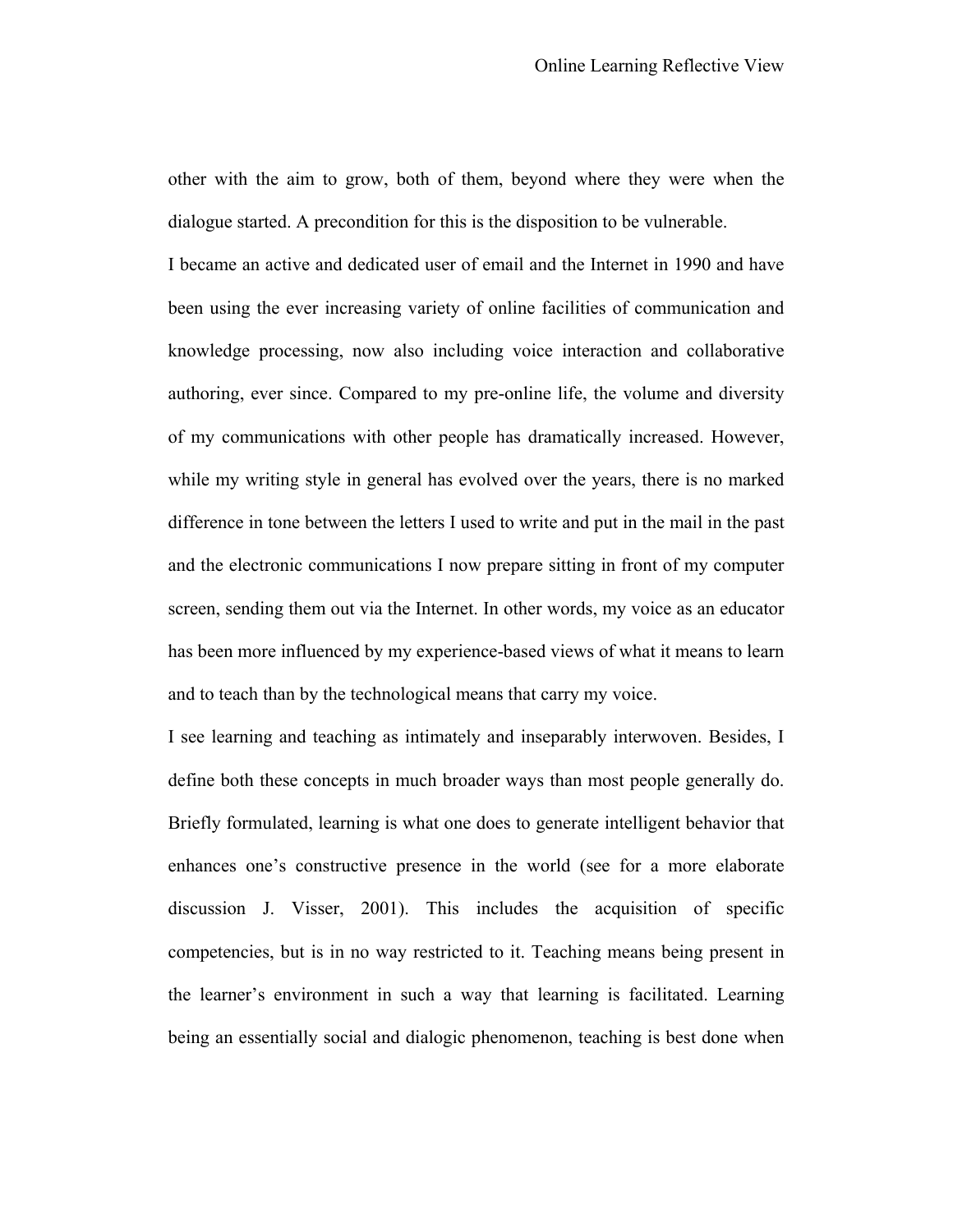one learns oneself. Consequently, my voice as an educator is one that suggests openness to the kind of dialogue in which both communicating parties accept to be equally vulnerable. Communicating such a disposition is more than making a statement to that effect. Usually it is not making a statement at all, but rather a showing over time of one's preparedness to engage with problems the same way one expects one's students to do. There is no fundamental difference between how one does this online or in a face-to-face context. In both cases it is important that student and teacher have agreed, often implicitly, to be interacting with problems and that doing so is a serious matter. It assumes that problems are real and relevant and that the student is genuinely interested in learning (rather than in grades and degrees) and the teacher is equally interested in learning, both his or her own learning and that of the student (rather than being motivated by the salary it generates and the tenure or promotion opportunities tied in with the teaching task).

# **STORIES OF LEARNING - LEARNING FROM STORIES**

A few years ago my attention as a researcher was drawn to the stories of learning that people were able to generate about their experiences as lifelong learners (e.g. Y. L. Visser & J. Visser, 2000, October; some sample stories are available at http://www.learndev.org/LearningStories.html). Those stories were almost invariably fascinating. I collected hundreds of them. Those were not only stories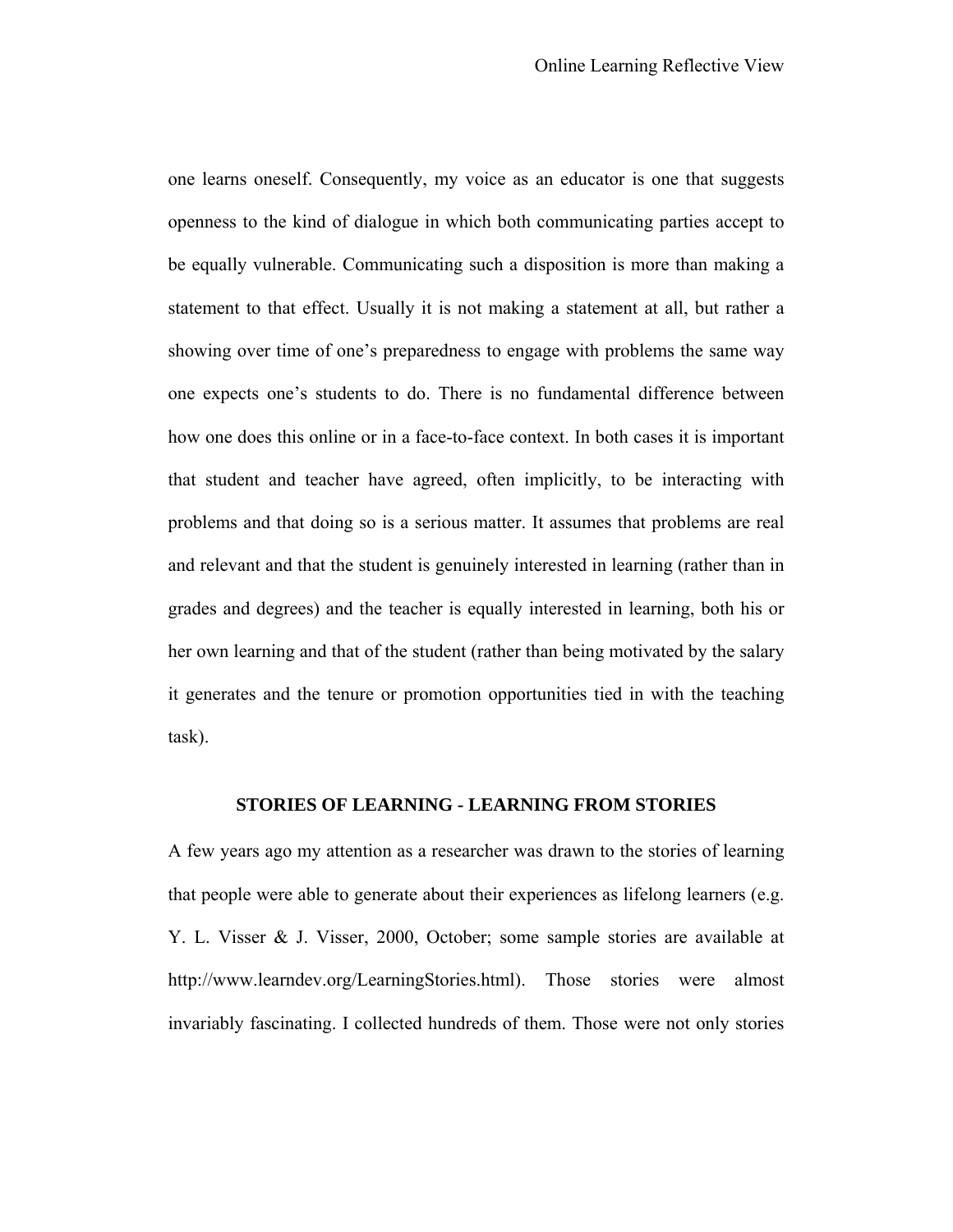of learning; they were also stories *for* learning, stories one could learn from. In fact, we learned from those stories that, generally, the learning that impacts people most takes place outside the formal contexts that are specifically designed for the purpose of helping them to learn, such as schools and universities. Indeed, experiences of life and death, love and despair, care and exclusion were found to be the powerful prompts for people to change course and to start interacting with their always changing environment (the heart of what it means to be learning [J. Visser, 2001]) in crucially different ways.

# **ONLINE LEARNING: A DIFFERENT KIND OF LEARNING?**

I recently concluded a chapter for a book on the future of higher education asking myself and my readers the question whether it would be useful to continue to treat 'distance education' as a field in its own right? I concluded it wasn't. Among other considerations, I had the following thoughts:

I consider questions about the technologies, mechanisms and processes used to facilitate the kind of learning demanded by the challenges…[of our time] largely irrelevant. It is not irrelevant, though, that we have those technologies and that more sophisticated ones will become rapidly available, and that knowledge exists about mechanisms and processes through which technologies are being used. However, the key challenge is to the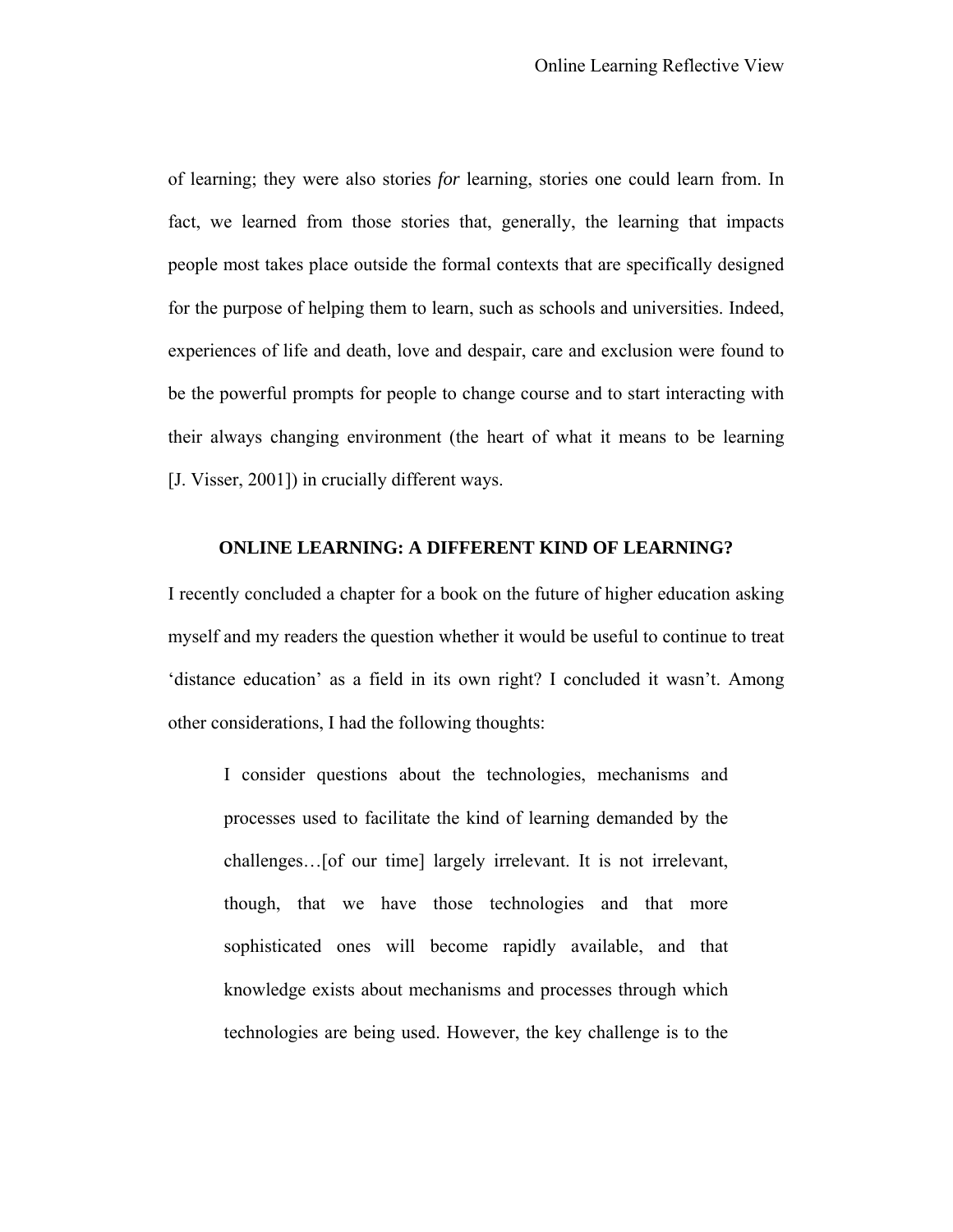imagination to reinvent, and continue to reinvent…education using all means available and inventible. While doing so, it will become increasingly irrelevant to try and reserve a special place for what we used to call distance education. (J. Visser, 2006)

It matters little in the above context that we now often refer to online learning or e-learning when previously we used the term distance education. The crux is that, from the learner's perspective, learning, in the full sense of the word, is usually much richer than what the instructional context provides for. The competent learner will complement the affordances of the deliberately designed learning environment with whatever else is at hand. Thanks to developments in information and communication technology the variety of complementary resources to choose from is tremendous. Some such resources involve the online voice of others. I discuss a few examples below, deliberately choosing instances that fall outside the realm of formal educational settings.

### **THE INCREDIBLE WEALTH OF VIRTUAL SPACE**

### **24 hours on the Net**

I look back at the last 24 hours. During it I engaged in a variety of online activities that affected either my state of mind or that of the people with whom I interacted—in case the online activity was interactive—and probably both. In other words, learning has taken place. I and those other people are no longer the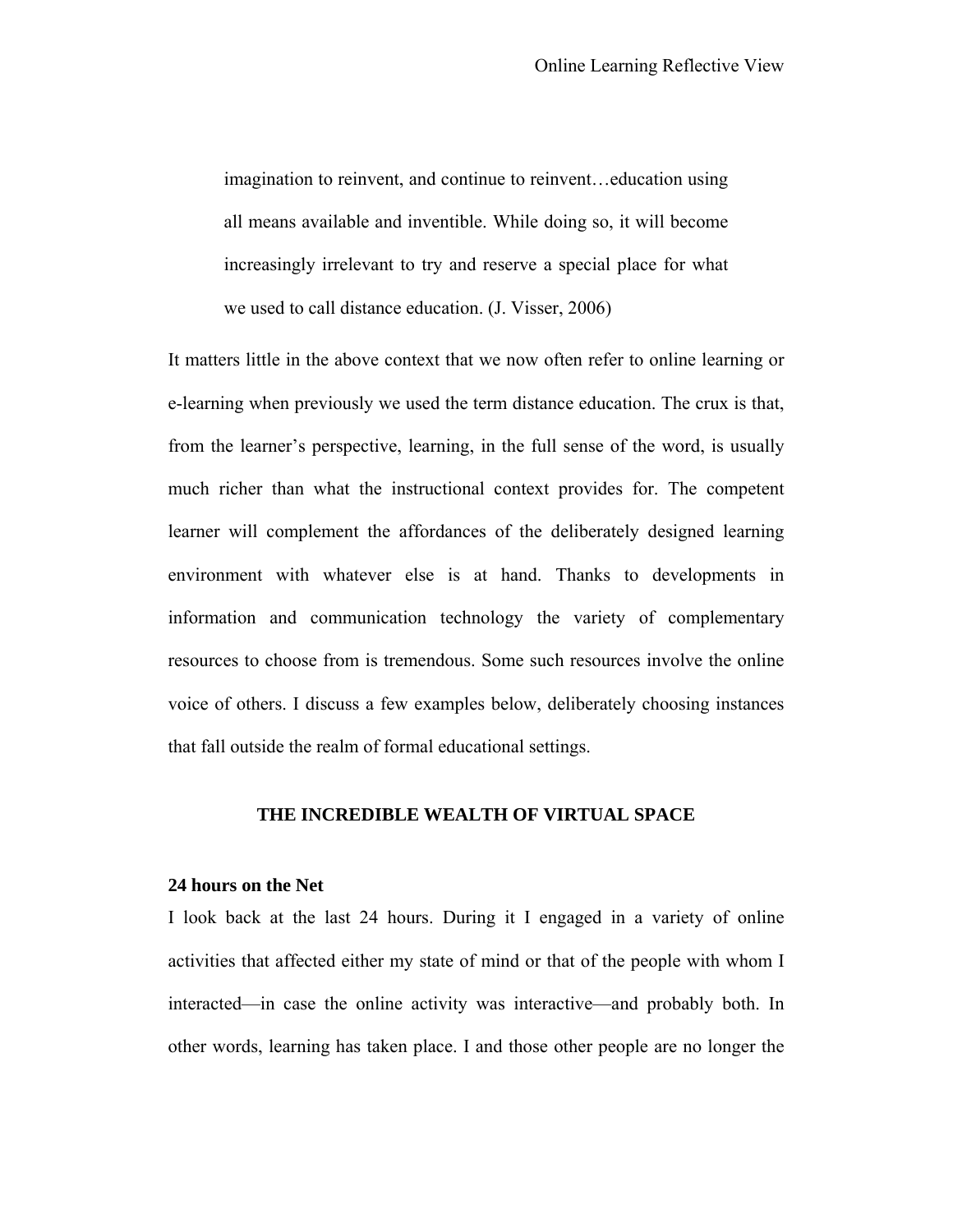same, thanks to our neural plasticity. In what follows I mention several of the online activities I engaged in and discuss them in terms of their potential significance for human learning and their implications for finding one's voice.

### **Instant text messaging**

#### *Chatting with a teenager*

Early today I had a brief chat with a 14-year old girl (Exhibit A). She usually adds a short personal message to the nickname she uses for the particular chat platform we both use and changes it frequently. As she is on my list of contacts I can see when she comes online. Thus, whenever she signs in I'm immediately being made aware of what mood she is in, at least according to what she has decided to broadcast to her circle of friends and acquaintances. This time it said "Broken…." It had done so a couple of times before, usually when she had been disappointed in establishing an emotional relationship with someone she liked. The rest becomes clear from reading the sidebar (Exhibit A).



Exhibit A: Chat via MSN Messenger with 14-year old girl whose personal message said "Broken..."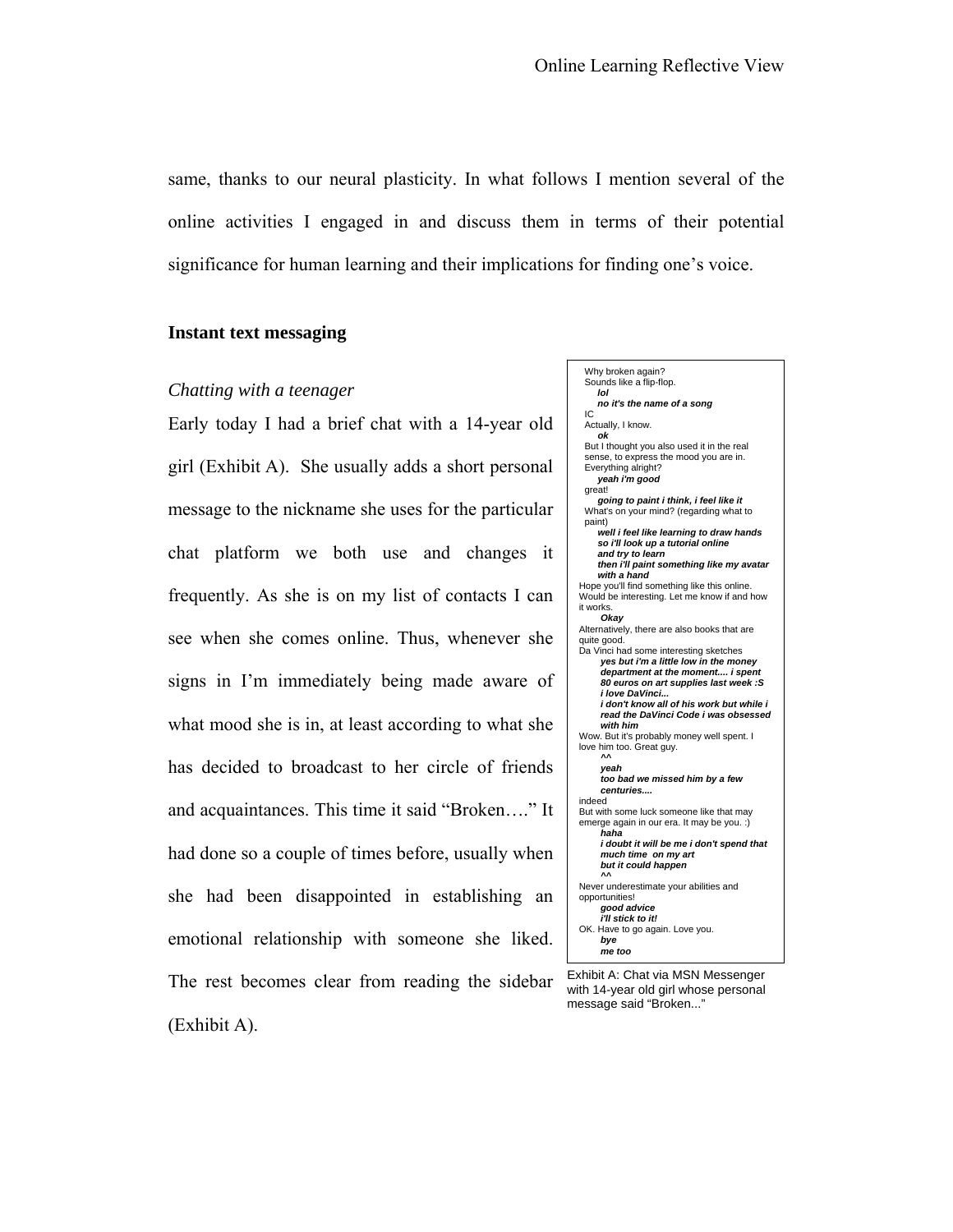There are probably zillions of conversations like these being conducted around the globe every day. They have their own flavor, so different from a face-to-face or telephone conversation that they are usually not interchangeable with those other modalities of communication. I think of them as an enrichment of our communication environment, rather than as a reason to do away with those other and older ways in which we used to converse.

# *Finding one's instant messaging voice—speaking the language*

Finding one's voice in such an environment is not difficult; it's almost automatic. It works mostly by trial and error. One finds out using one's intuition how to express oneself, when to take turns in the conversation and how to prompt the other side into responding, thanks to the fact that conversations, including online ones, follow definite patters (Mazur, 1996). Familiarization with the special lingo and abbreviated phraseology used in instant text messaging also occurs largely through exposure and getting involved. Actually, the example given in Exhibit A is a very mild case of such usage. Text messaging lingo is hardly used in it. Had it been used, it would rather have looked like Exhibit B. The use of text messaging lingo is prominent among teenagers, particularly in Europe, thanks to the ubiquitous use of the cell phone in conjunction with the limitations of the usual cell phone keypad for inputting text, prompting users to economize whenever they can on the number of characters that have to be keyed in. Batista (2002) refers in this context in a brief journalistic article largely written in the lingo in question to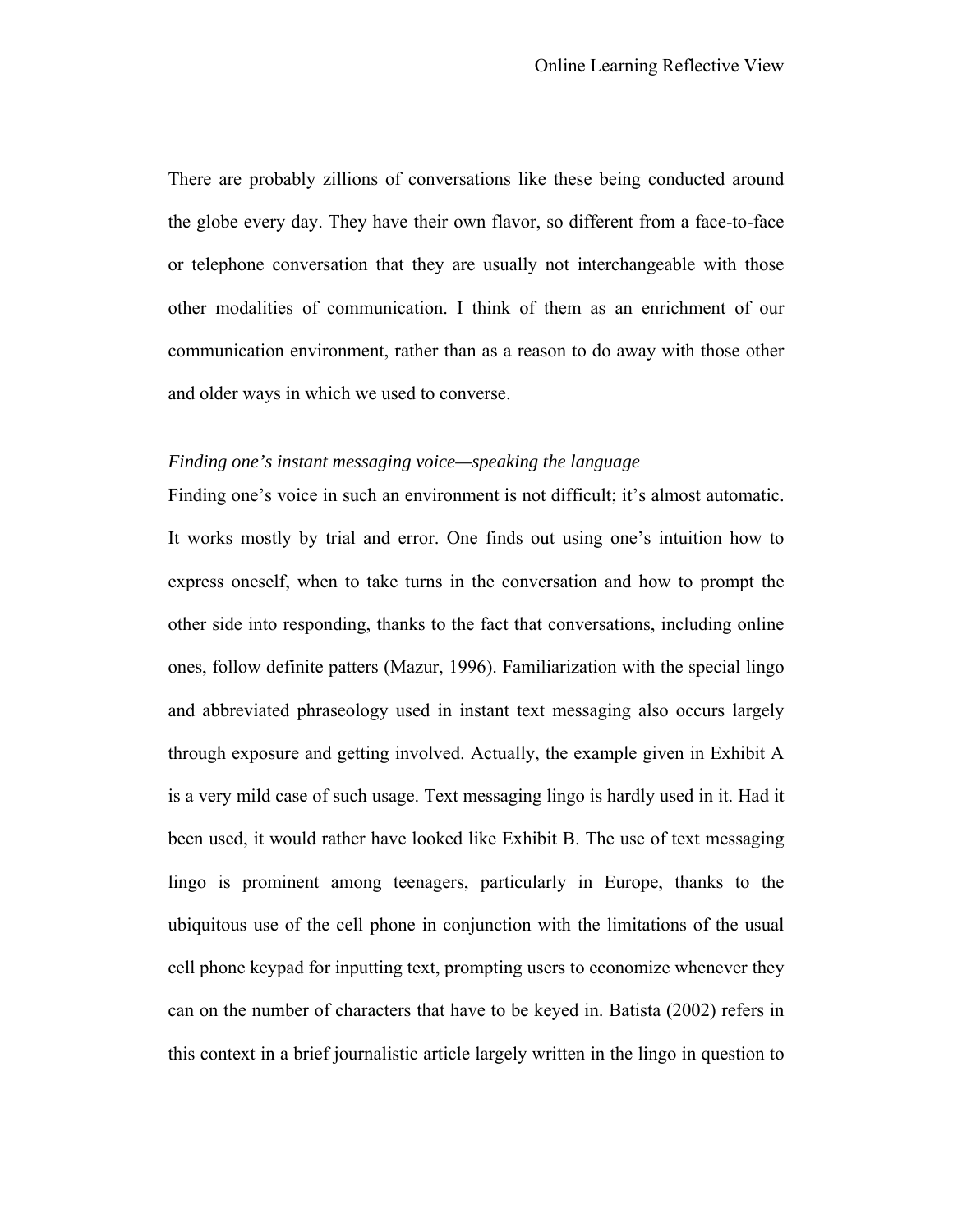"gnr8n txt" (generation text). Becoming familiar with the medium requires being sensitive to the other person and the context of the communication. If in doubt, one can of course always ask the user of a particular acronym or shorthand about its meaning, but it may require some courage to reveal one's ignorance in an environment in which a new language seems to be emerging not only for reasons of economy of communication but also because using the lingo is a way of expressing one's group identity. Luckily, there is always the Web, that huge haystack in which, thanks to the technology of search engines, even a needle can be found. A Google search for the exact phrase 'text messaging lingo' currently results in 9,600



into text messaging lingo using http://www.transl8it.com.

instances found, including entire dictionaries as well as Web-based translation facilities, such as http://www.transl8it.com and http://www.lingo2word.com.

Not surprisingly, different kinds of lingo develop also in languages other than English. They are as different as the languages from which they derive are diverse. I am somewhat familiar with text messaging lingo in French and Dutch. Development of all these different kinds of lingo seems to follow similar rules in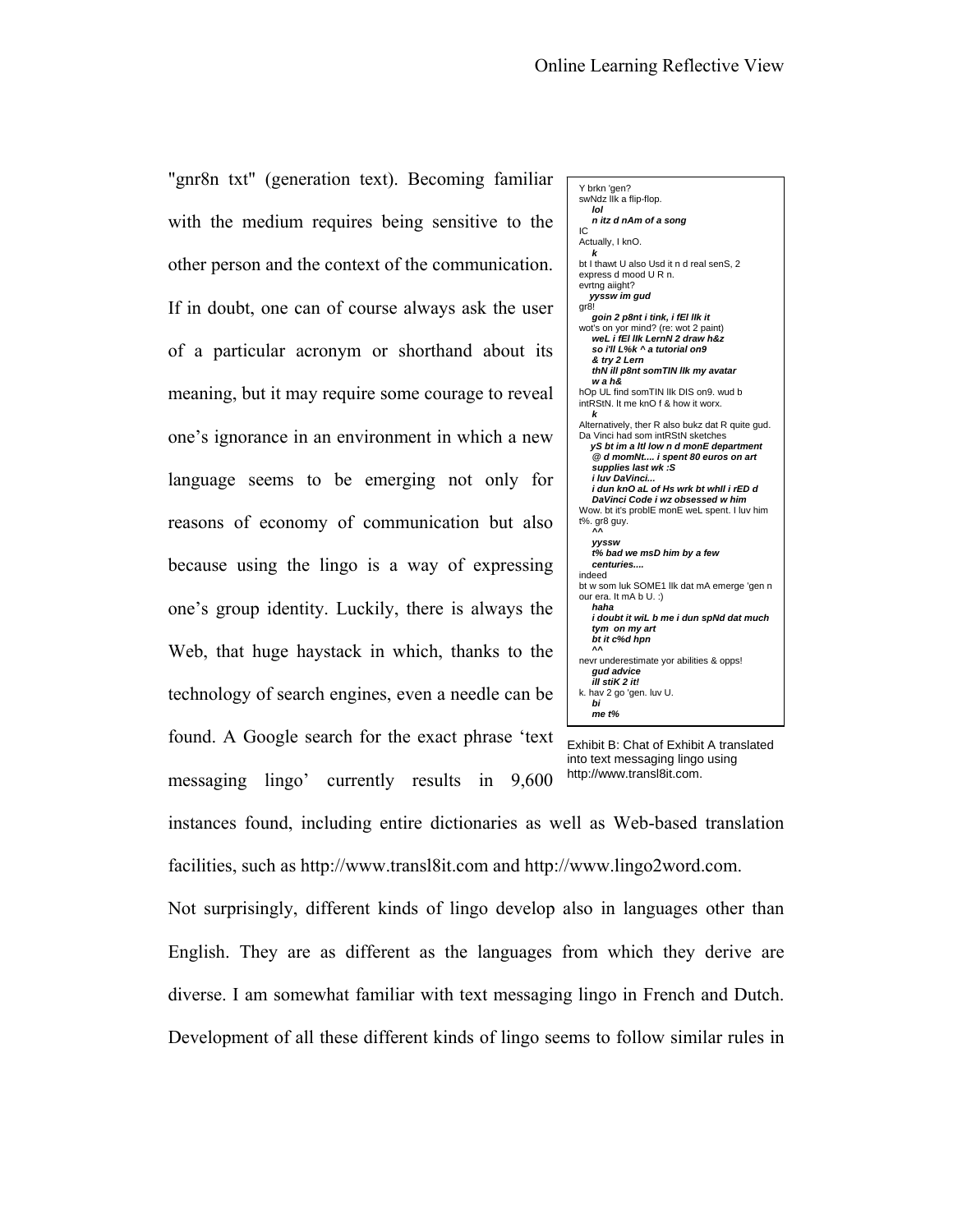all three languages. Some of the character combinations (such as on9 = online or  $h\&$  = hand) are reasonably good intuitive prompts for discovering the phonetic equivalent of particular words in the language in question. You say them aloud and hear something that resembles the original word. French speaking teenagers have developed the capacity to shorten words and phrases to a particularly high level, undoubtedly because the French language in its canonical form is rather uneconomical from the point of view of the number of characters required to express a particular thought. Examples are such expressions of affection and adoration as 'jtm' (*je t'aime*) and 'jtdr' (*je t'adore*), or a phrase like 'tt ce kil te fo' (*tout ce qu'il te faut* [all you need = 'aL U nEd' or 'll u nd' in English, depending on the variety of lingo used]). Another kind of character combination stands for series of words. Btw (= by the way) and  $g2g$  (= got to go) are examples. It is not difficult to get used to reading text messages expressed in text messaging lingo. With only a little practice one is readily able to read them; using the lingo for one's own writing requires somewhat more practice.

*Finding one's voice—sensing the specificity of the communication environment*  The use of specific lingo is not what makes communication via short messages so particularly interesting. In fact, it's only a minor detail of little significance that one simply has to become familiar with if one wishes to communicate effectively. There are three far more relevant aspects that I like stressing, because they make this mode of communication stand out among alternatives.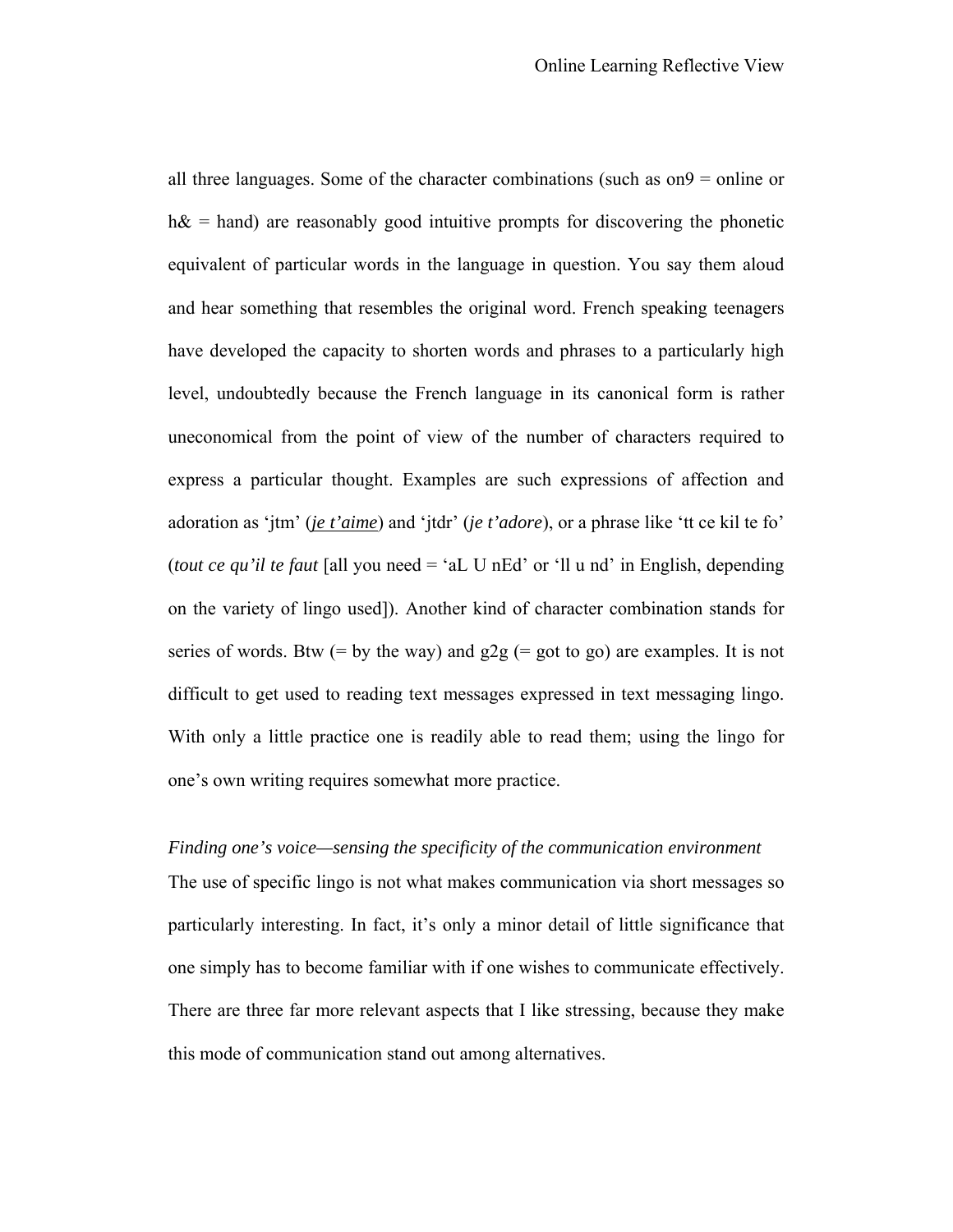In the first place, participants in an exchange of instant messages often display a level of spontaneity they would not normally show had the conversation taken place face-to-face, via letters or email, or by telephone. Participants are generally much more playful in the text messaging mode. They inject jokes, laugh out loud (lol), communicate basic feelings (via a growing range of emoticons) and often seem to be on the lookout for opportunities to tease or challenge each other intellectually, not always in an entirely subtle manner.

A second interesting aspect of text messaging is the fact that such exchanges of brief statements force the minds of the communicating parties into a dialogic mode. No way that a question like the one raised in Exhibit C would be answered through

**……….. Isn't it true that I would weigh 500 kg (or is it 5000?) on the moon, instead of 50 here?** No. You wouldn't. The gravitational pull on the moon is much smaller. So you would feel lighter. Your weight on the moon is less than on earth. But your mass is the same. A balance with two scales, which you use to compare masses, would measure the same mass as on earth. But a spring balance would tell you that your weight is less, I think about a sixth of that on earth. **spring balance?** Yes. A device that determines your weight by comparing the pull of gravity on your body with the elastic force caused by deforming a spring (compressing or stretching it, for instance). **Ah. Now I understand how that spring system works. Never thought of it that way. So it's kind of a counter force to gravity. Why then did they tell me in school that somewhere (I forget where) I would weigh ten times as much?** No idea. **Could it be that gravity has a 10x relationship with something else? (trying to remove the cobwebs from the back of my head to bring it all to the fore again). Now that I think of it, it's quite obvious you'd weigh so little on the moon. Why, otherwise, would astronauts behave so ballerina-like? :-)** Since Newton, everyone knows that two masses attract each other with a gravitational force that is proportional to those masses. The factor 10 is the acceleration (in m/sec) an object undergoes when it falls freely in the gravitational field of the earth. **If it wouldn't be for the widespread lack of scientific understanding, the media effect on body image of women would long have caused them to go to the moon. "Men are on earth; women on the moon" instead of "Women are from Venus…" :-)** meters per second squared, I meant. I guess women are more concerned about their mass than about their weight… **Got it. But I recall that it has something to do with weighing, not acceleration. Perhaps the teacher mixed it up.**  Might he have said something about expressing a force in either kilogram-force or Newton? There is a difference of a factor 10 (approximately) between the two. **………..** 

Exhibit C: Excerpt of chat with 30-year old female on Newtonian gravity

a lengthy explanation. By nature of the use of this technology, the style is entirely conversational and interactive. This is wholly different from had the same question been raised in a face-to-face context, whether formal or informal. How easily, then, would the experienced educator have reverted to the lecturing mode!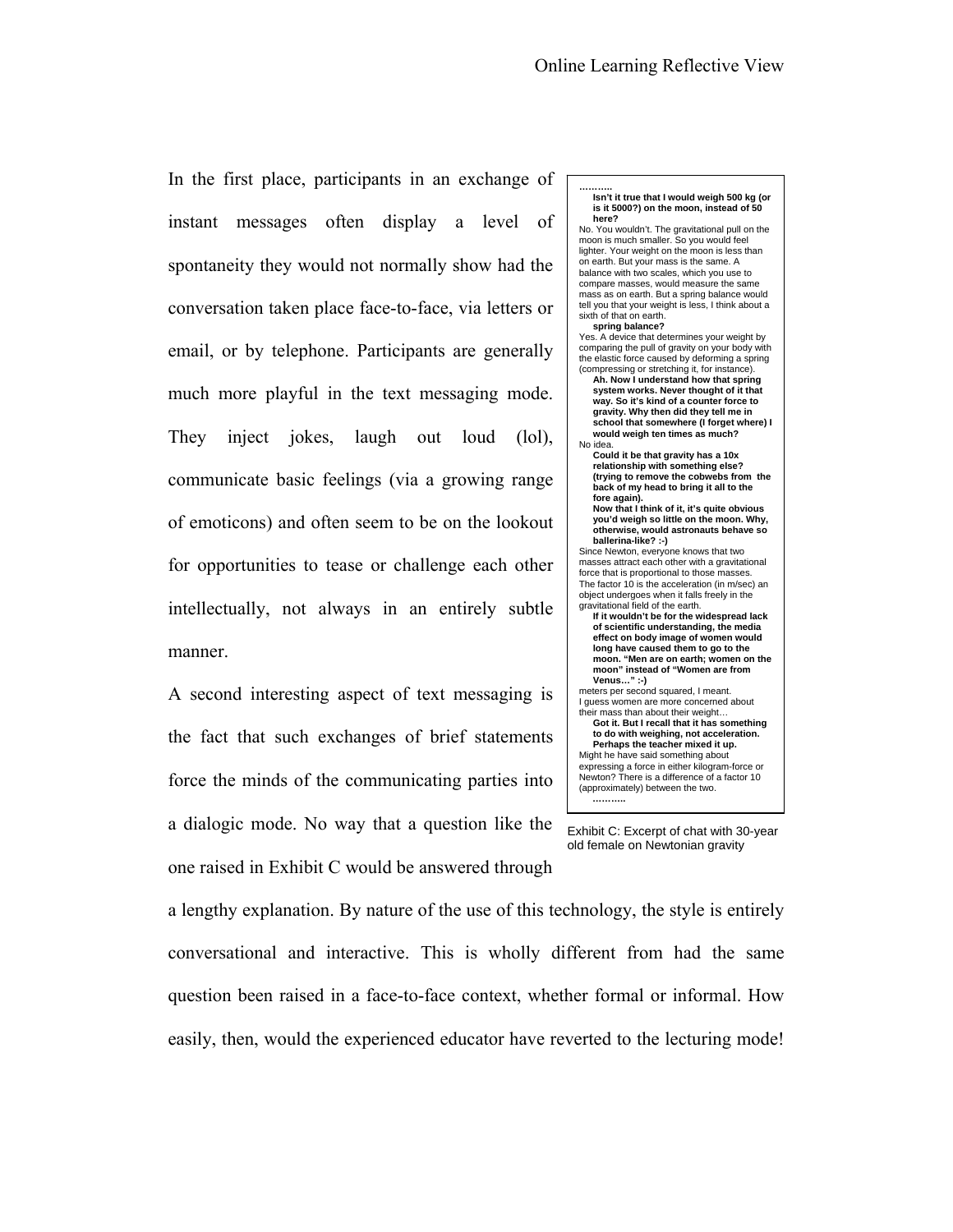"Look here. Let me explain this to you. This is how it works." And there you go, chalk or pencil in hand.

A third interesting aspect, possibly a corollary of the conversational nature of this way of communicating, is that it so easily branches out into seemingly unrelated—but not necessarily irrelevant—issues. Exhibit C is only a small excerpt (about a quarter) of a much longer conversation that opened with remarks about the weather at the two places from which the communicating parties were 'talking' to each other. From there it moved into a couple of jokes about the use of the metric system versus the use of the US customary system of units. That led to the discussion of weight and mass excerpted in Exhibit C. Without any logical connection with anything that had come before, the conversation then switched to a lengthy and profound discussion of the life and thinking of St. Augustine, whence it moved into the contemplation of ethical considerations originally entertained by the Bishop of Hippo but equally relevant for our time, before the conversation had to close because other business started claiming priority. Such varied digressions would likely not have occurred had the mode of communication been email.

# *Being educational without being didactic*

Note that almost everything in the conversations of Exhibits A and C had educational value, both in the sense that understanding of some phenomenon improved, such as demonstrated in Exhibit C, and that motivation to advance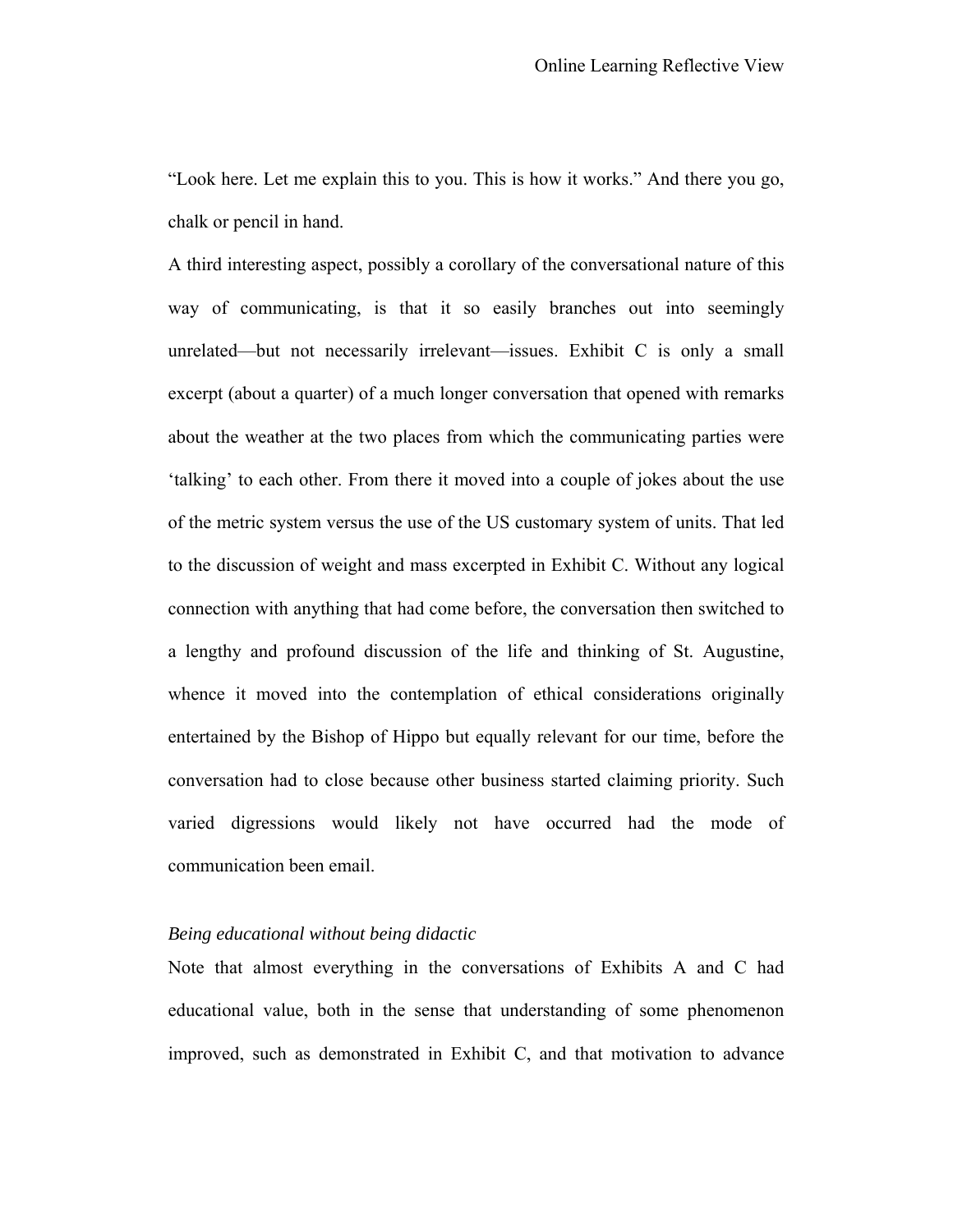beyond one's current state of growth was being reinforced, as in the case, more in particular, of Exhibit A. However, none of it had been planned and none of it was in any way strongly linked to a formal educational setting in which one person is teaching the other. The parties involved in the two examples knew each other face to face before they initiated their online conversation. However, this is largely irrelevant to the quality and depth of the dialogue. I have had many online conversations with people I knew exclusively online—sometimes even exchanging thoughts and feelings with them for the very first time—and such conversations were in no way inferior to the ones of the two examples given above.

While the above referred chats occurred spontaneously, instant messaging can very well be used in a deliberately planned manner, such as in a formal educational context. Relevant practical reasons can call for the inclusion of text messaging in a formal educational setting, such as that of a distance education course or program. L. Visser and West (2005) argue for such use in the case of developing countries where cellular telephone networks, whose operators usually offer Short Message Services (SMS), often penetrate where other channels of communication, including the Internet, are not or less well accessible. Messages transmitted via these networks are limited in size—usually around 150 characters, including spaces—but they are ideally suited for communicating short motivational prompts. Motivational messaging has been shown to be crucially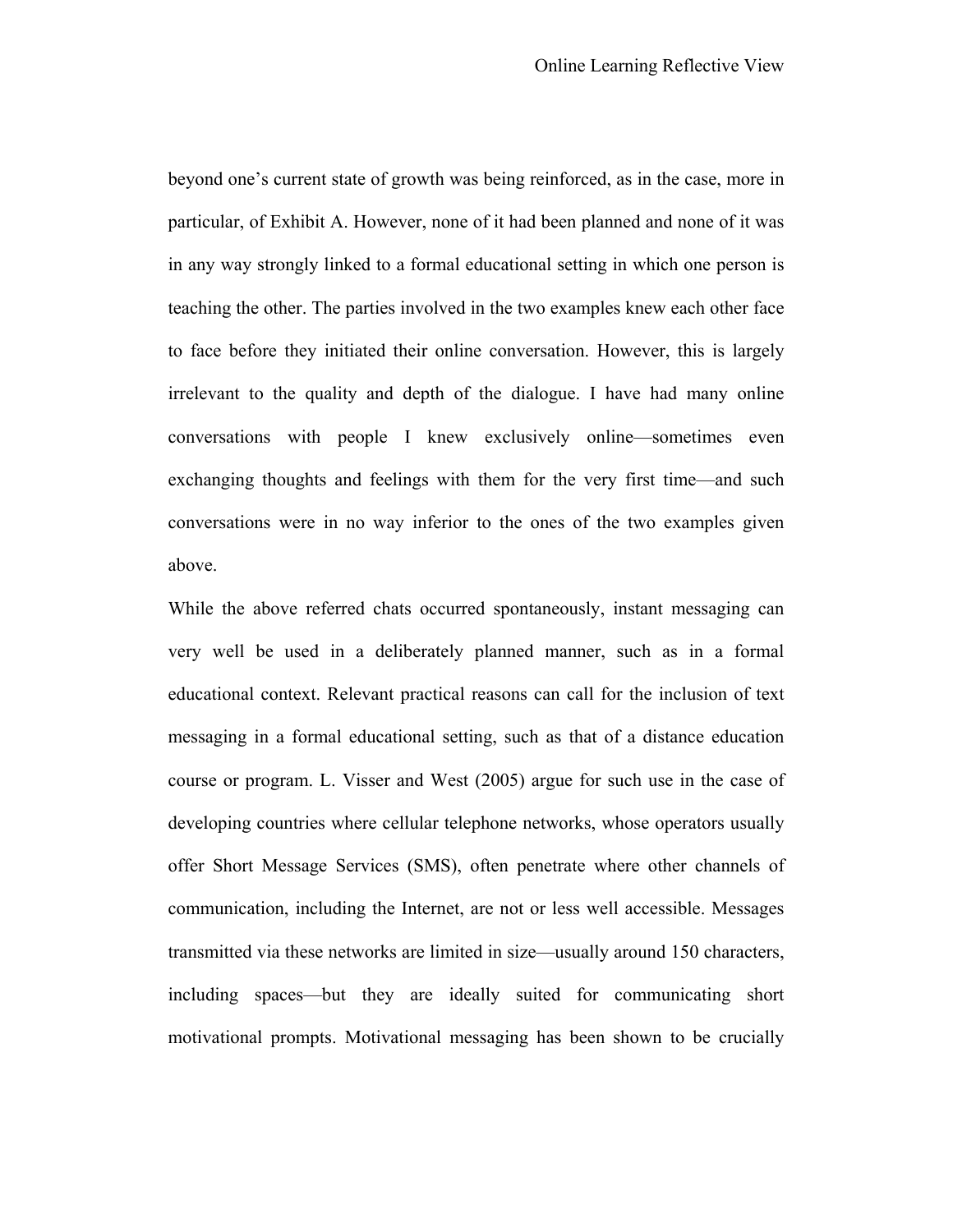effective for improving learning performance in both instructor-led face-to-face contexts (J. Visser & Keller, 1990, for print-based messaging) and in distance education settings (L. Visser, Plomp, Amirault, & Kuiper, 2002, for print- and email-based messaging). The immediacy and the sense of proximity associated with the cell phone can only add to the effectiveness of this particular aspect of educational communication.

It should be noted that, while text messaging via any medium—such as the Internet, cellular telephone networks or postal services—can significantly enhance the effectiveness of educational processes, whether deliberately planned or spontaneously engaged in, it does not automatically do so. There must be an intention among those who partake in the conversation to educate each other and to be willing to learn from each other. If that is not the case, then, what can potentially be an opportunity for "inspirational interaction" can easily degenerate into "idle talk" (Van der Spa, 2004, p. 97). One sees examples of such idle talk not only in the cyber-communities analyzed by Van der Spa, but also in many a threaded discussion in a formal online course environment in which students are motivated by the mere requirement to mark their presence in order to make the grade. The uninspired participation by some in which this results is easily able to turn off fellow students who are genuinely interested.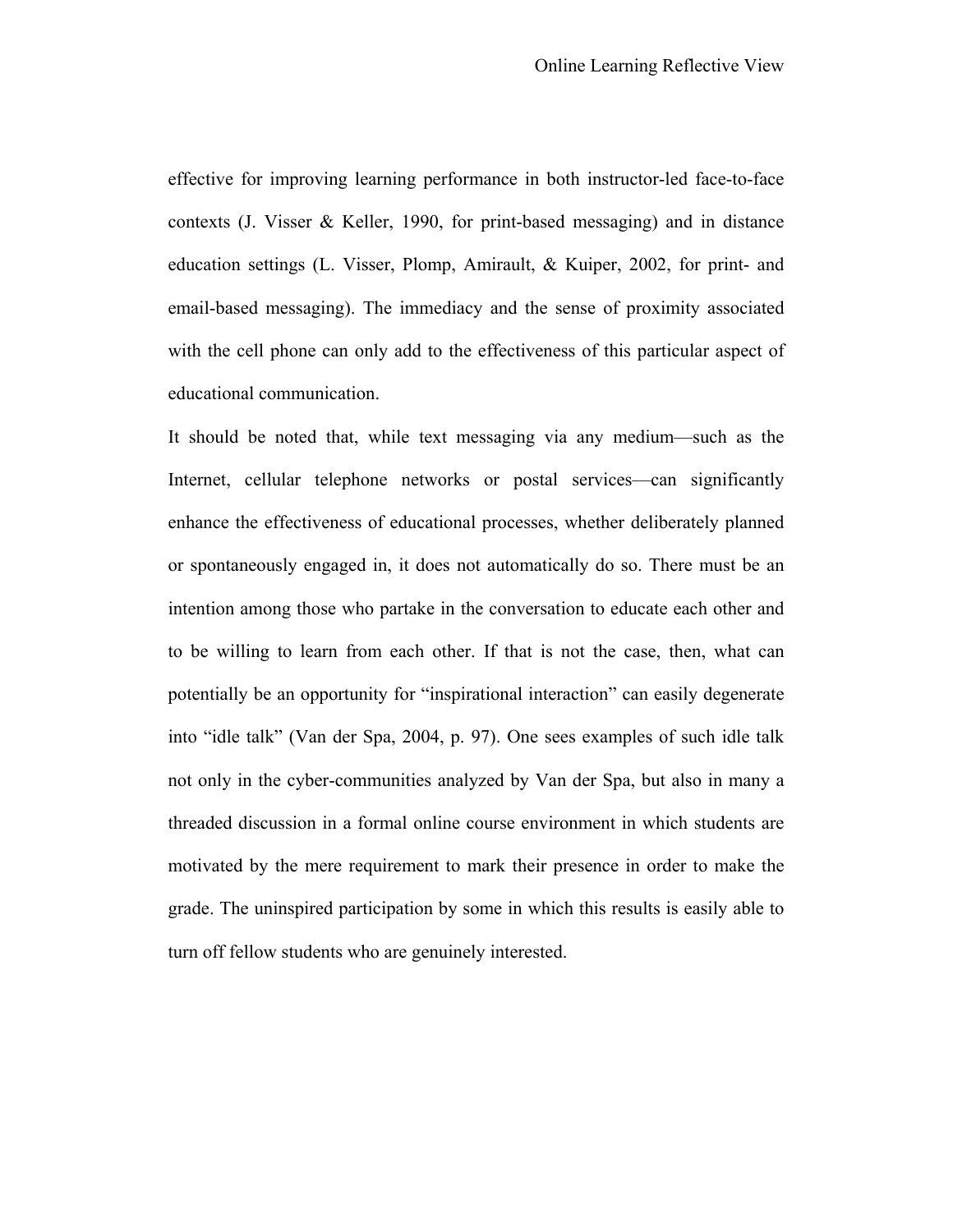# **Exchanging email**

A portion of my online activity during the 24-hour timeslot arbitrarily chosen as a basis for reflection on my online behavior had to do with managing and exchanging email. Part of that process now includes circumnavigating and eliminating the uninterrupted bombardment with junk mail and virus infected messages. My typical email day thus starts off checking the accuracy of my spam control software, usually deleting all emails in my spam and junk mail boxes and occasionally salvaging one that was erroneously identified as spam. In addition I have to manually identify as spam some of the email that escaped the attention of my software. As I manage a couple of email addresses that forward automatically to my main email address, I receive most spam messages at least two or three times. Thus the proportion of spam received is, in my case, around 90 %. The total number of spam messages I have to delete after some six hours of sleep is currently around 60. During the day spam continues to come in and I normally take care of it on the fly.

This is more than a mere technical nuisance. One also has to put up with the frustration caused by loss of precious time and attention and has to face up to being addressed in ways that can be outright insulting, having to read language one rather stays away from. This is a serious problem when appreciated across cultures and age groups. I have met people in Islamic countries who told me that they gave up their email addresses because they could no longer cope with the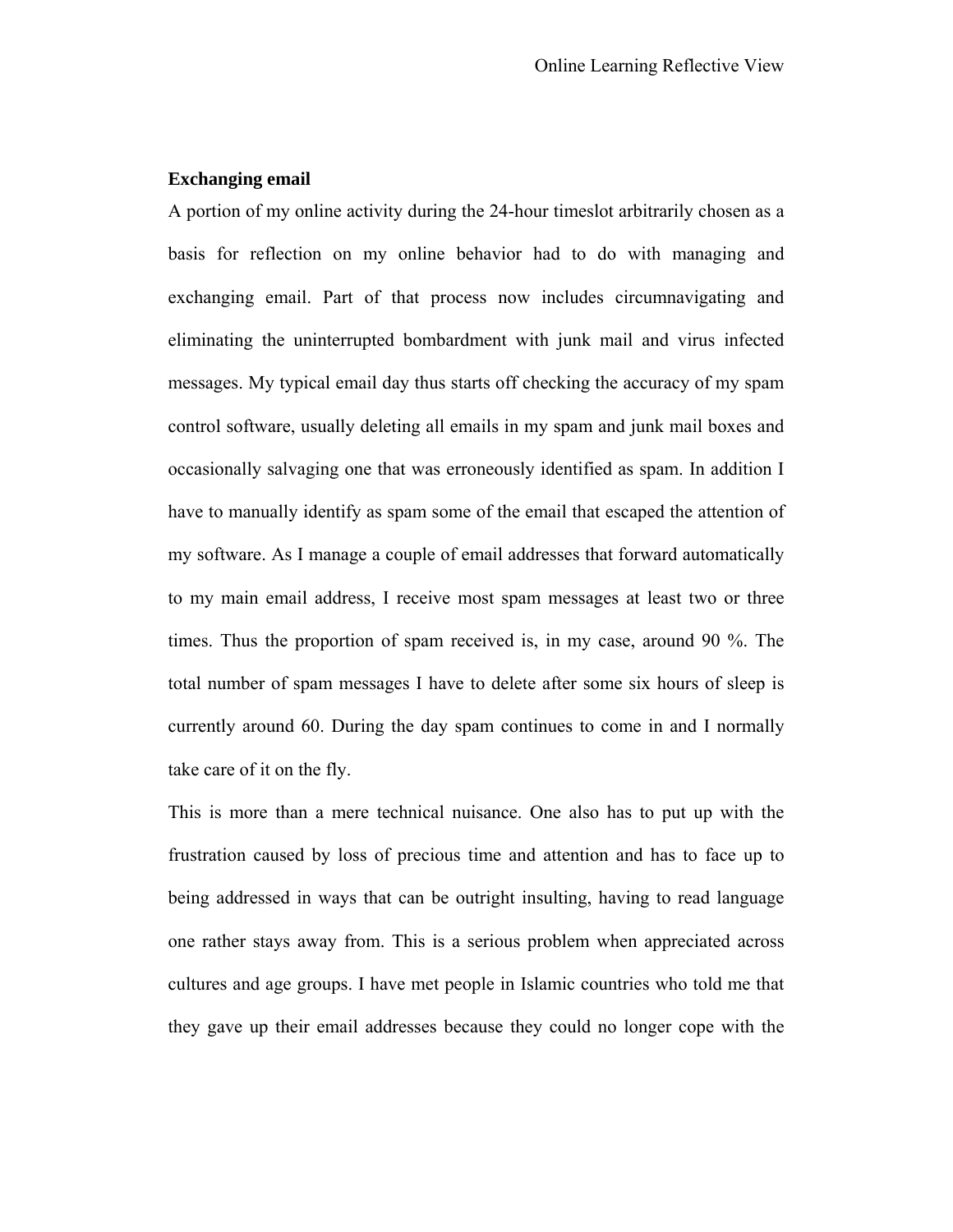onslaught on what they considered dear to their culture. I also realize that the 14 year old girl with whom I had the conversation of Exhibit A and all her online friends sooner or later receive the same junk email I receive.

Finding one's online voice in such circumstances is, at times, difficult. It is like coming out of a meeting room in which you have been verbally abused and shouted at for no justifiable reason whatsoever and immediately after it having to receive a guest in your office with whom you are expected to interact as if you are totally unaffected by what happened only a moment ago. Most people, and I include myself among them, are able to do exactly that, but it adds to the daily stress one experiences. As long as the problem has not been solved, it should be seen as a significant downside that diminishes the tremendous benefit we can all derive from leading part of our lives online.

# *A question of response time and power law relationships*

The voice one uses while exchanging email is different from the one expressed in short message exchanges. Expectations about response time, in combination with the psychological pressure this puts on the communicating parties involved to respond, is a likely factor of influence. In the case of instant text messaging the responses are 'almost immediate', rather than 'immediate' as in the case of a faceto-face or telephone conversation, where silences of more than a few seconds tend to be perceived as embarrassing. The 'little extra time' people will allow themselves in preparing their responses while conducting a conversation via the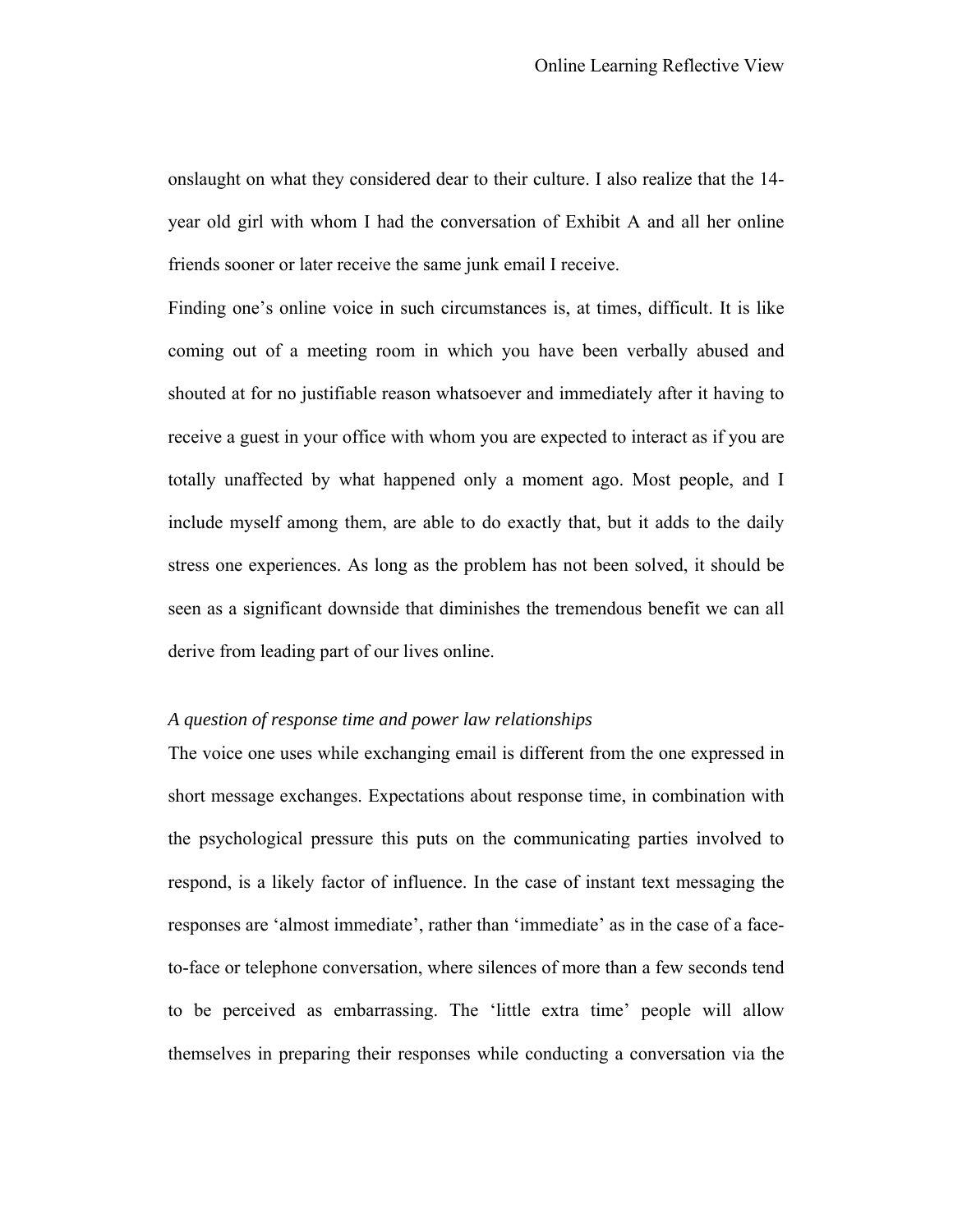exchange of short text messages—in combination with the need to express oneself succinctly—is just enough to make this mode of communication distinct from instant voice communication.

For the same reason, the exchange of email is distinct from both instant voice communication and instant text messaging. Not only is the average response time significantly longer; the range over which response times vary may go from instantaneous to more than a year. In that sense the way today's users of email manage their interactions with others does not differ significantly from that of prolific letter writers of the past. Oliveira and Barabási (2005), who analyzed the correspondence patterns of two prolific letter writers of the past whose correspondence has been preserved, Darwin and Einstein, conclude that "although the means have changed, the communication dynamics have not: Darwin's and Einstein's patterns of correspondence and today's electronic exchanges follow the same scaling laws" (p. 1251). What is different, though, is the scaling exponent, providing evidence, according to these authors, "for a new class of phenomena in human dynamics" (p.1251).

Assuming that Darwin and Einstein were not essentially different in their letter writing behavior from today's academics who communicate mainly via email, the comparison is of interest, including the fact that the scale is different. According to the cited article, Darwin and Einstein sent during their lifetime more than 7000 and 14000 letters, respectively; they received more than 14000 and 16000 letters,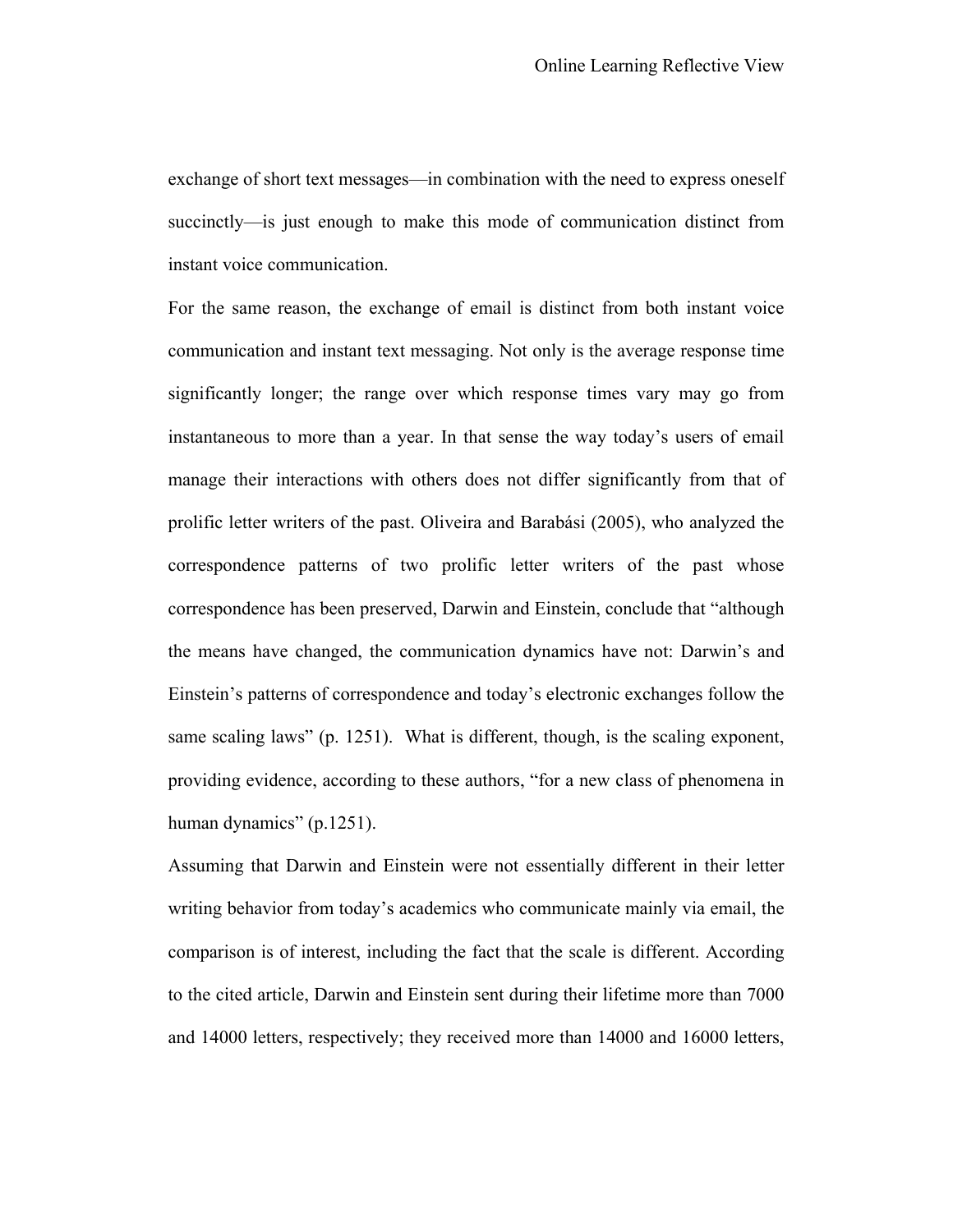respectively. This compares of course favorably with the thousands upon thousands of emails today's academics receive and send every year. Nonetheless, prioritizing today's email conversations and letter-based exchanges in the past is a comparable challenge. It is no wonder, therefore, that the same power law applies to the probability  $P(\tau)$  that either a letter or an email gets responded to within a particular response time  $\tau$ , namely  $P(\tau) \approx \tau^{\alpha}$ , with  $\alpha = 3/2$  in the case of Darwin's and Einstein's letter writing behavior.

Barabási (2005), in another study, argues that, contrary to thus far employed models of human dynamics, the patterns according to which we engage in such actions as sending emails are not randomly distributed in time. They can thus not be approximated by Poisson processes. Instead, the waiting time between such events is "better approximated by a heavy-tailed or Pareto distribution" (p.208). Leaving the mathematical detail aside, what matters is the striking phenomenon that, while under a Poisson distribution "consecutive events…follow each other at relatively regular time intervals" (p. 208) virtually excluding very long inter-event times, by contrast, events that follow the Pareto distribution "allow for very long periods of inactivity that separate *bursts of intensive activity*" (p. 208, my emphasis).

# *Varying one's online (email) voice*

Because of the above phenomenon, our voice in email exchanges should allow for variation. Some issues, usually the majority, get responded to immediately. Other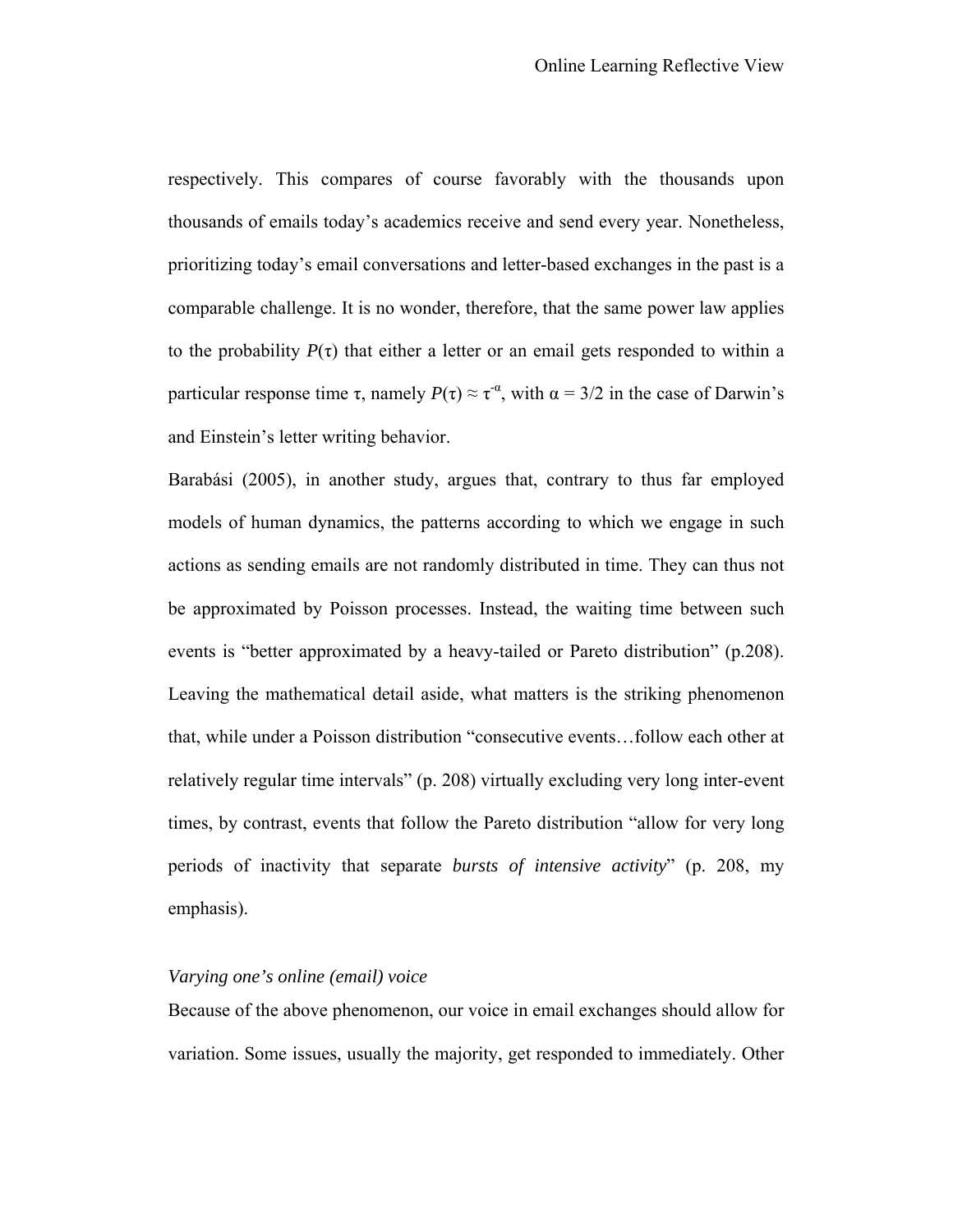matters, those that require serious thought or extensive work, need to wait till a next 'burst of intensive activity' occurs. Looking back at my 24-hour timeframe under consideration, there were emails that I responded to briefly, merely to recognize that I received them. This could either mean the conclusion of a conversation, or the announcement that I would attend to the matter at a later moment. Alternatively, other emails received a brief and immediate response as all I was expected to do was communicating some level of agreement or disagreement; level and nature of appreciation; or providing some piece of factual information. Because of the wide variability in response time email users have grown used to and are aware of, such brief responses, even though they contain not much issue-related content, are important in order not to leave the party with whom one corresponds in limbo about where one stands in the *process* of conducting the correspondence. Considering the dramatically expanded load of exchanges the use of email allows us to engage in, keeping each other abreast of where we stand or what we intend to do following receipt of a particular message greatly diminishes the stress and distraction from creativity that surrounds this mode of communication (Fried, 2005).

There also are those emails one receives where it is not immediately clear how and in what manner one will respond. For such cases I have developed the habit of flagging the message in question for follow-up by a specified date, when I think I will have had sufficient time to think about how to handle the matter at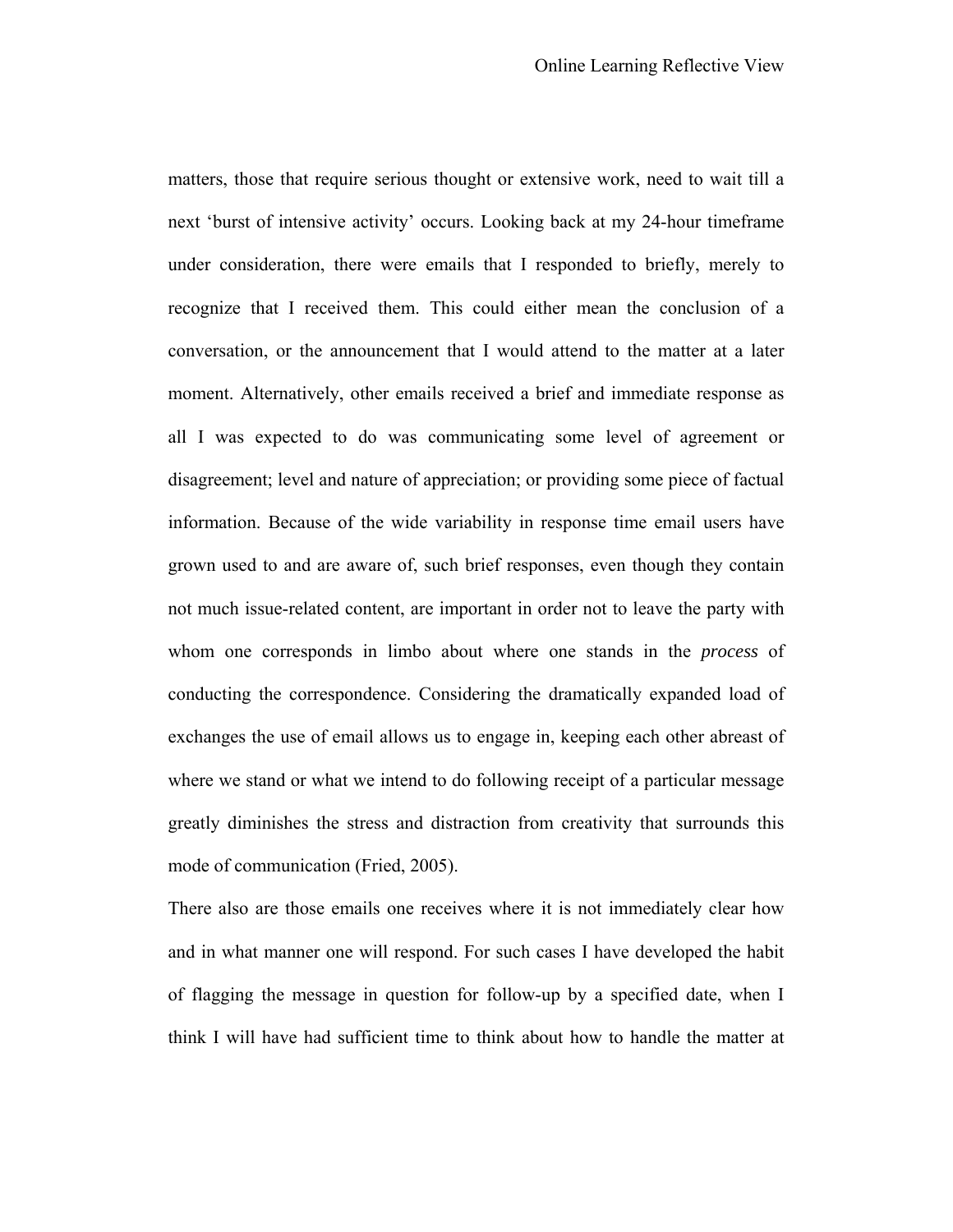hand. My self-chosen target date for follow-up may on occasion be different from the expectations of the sender, resulting, in such cases, in a request like to following one:

Could you confirm having received my email of September 26?

which would typically trigger an immediate brief reply, such as:

Thanks for checking.

Yes, I received your email as well as the attached document a week ago, but I'm swamped and haven't yet had a chance to even glance at it. I will read the attachment, though, hopefully before long. I've marked your message as 'unread' and flagged it so that I will be reminded. Don't hesitate to ask me again later.

In the given example I added the last sentence as I had meanwhile decided I would indeed follow up.

Thus, my online voice while using email is one that gets indeed distributed over time in a non-random fashion with typical bursts of intensive activity that focus on the serious issues, usually with a long breath. Accordingly, the way in which I use my voice adapts to the varying circumstances. Within the 24-hour timeframe under analysis there were, in addition to the many messages that could be responded to briefly, immediately and usually informally, two that related to more serious matters. One concerned my participation by email in a collaborative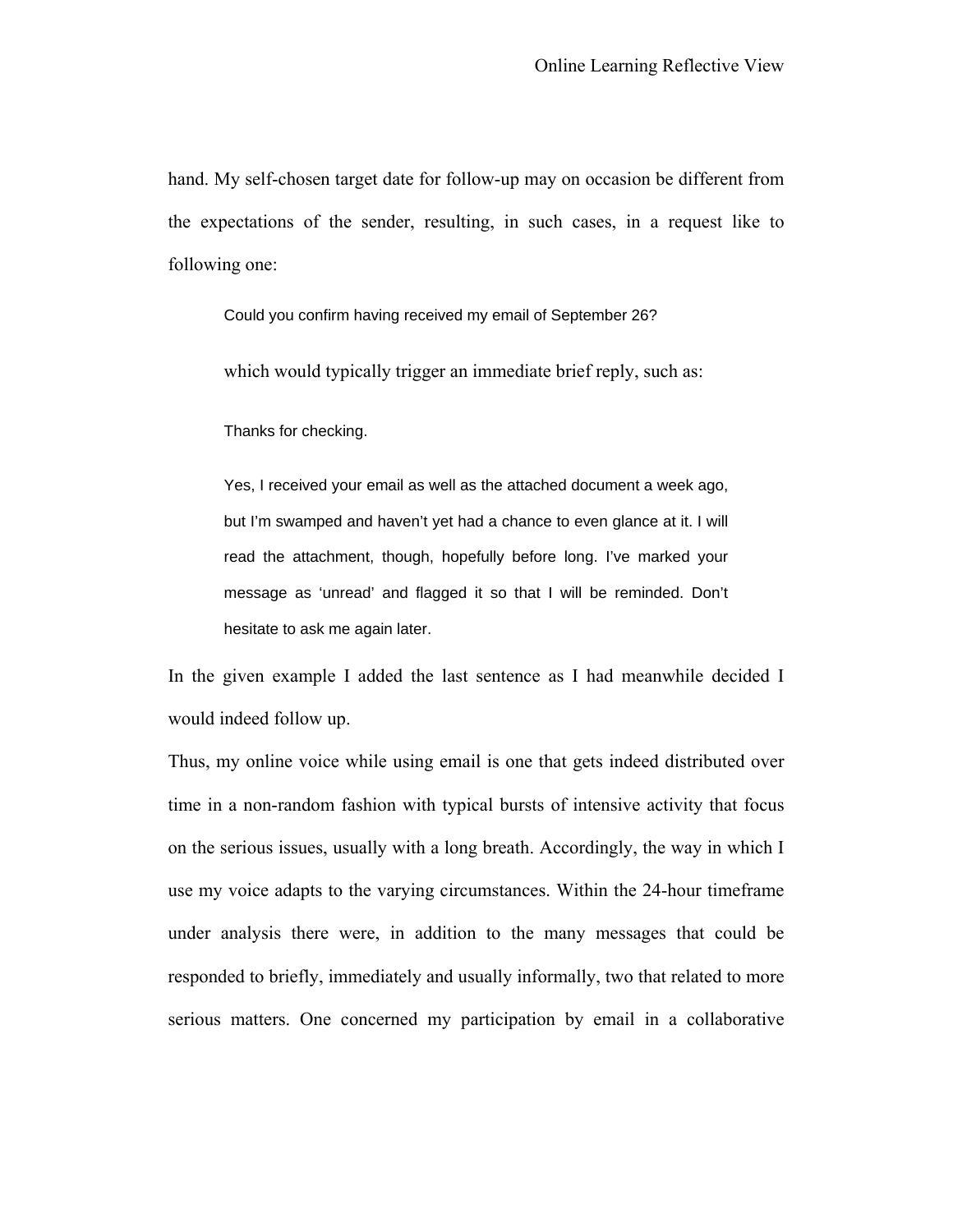authoring effort; the other one requested my advisory feedback regarding a research proposal (someone's dissertation work) into the development of collective mindsets among communities of problem solvers. I postponed responding to the latter and informed the sender accordingly. As to the former, I wrote the equivalent of several pages of single spaced text.

My voice in such much more extensive and serious email messages is usually that of discursive writing, a form of art less and less practiced in the context of today's digital communications and wrongly so. A portion of the use of email opens excellent opportunities for engaging in the kind of discursive writing that one can still come across when exploring the volumes of collected letters of some wellknown people (e.g. Feynman, 2005; Born & Müller, 1986; Van Gogh-Bonger, 1955). The fact that such writing is so little engaged in any longer is probably largely due to the attitude to consider all email the same, and thus respond to it in a similarly relaxed fashion whatever the nature of the correspondence. As I argued above, there are solid reasons why we should discriminate between different uses of email with, on the one extremity of the spectrum, those messages that allow to be responded to with a few words or at most a couple of quick lines and, on the other end, those that invite to deep thinking and careful crafting of a response. It would be one of the roles of the school system to prepare the generation that comes of age in today's world for the technologies it may encounter—i.e. for the uncertainty surrounding new forms of technology that will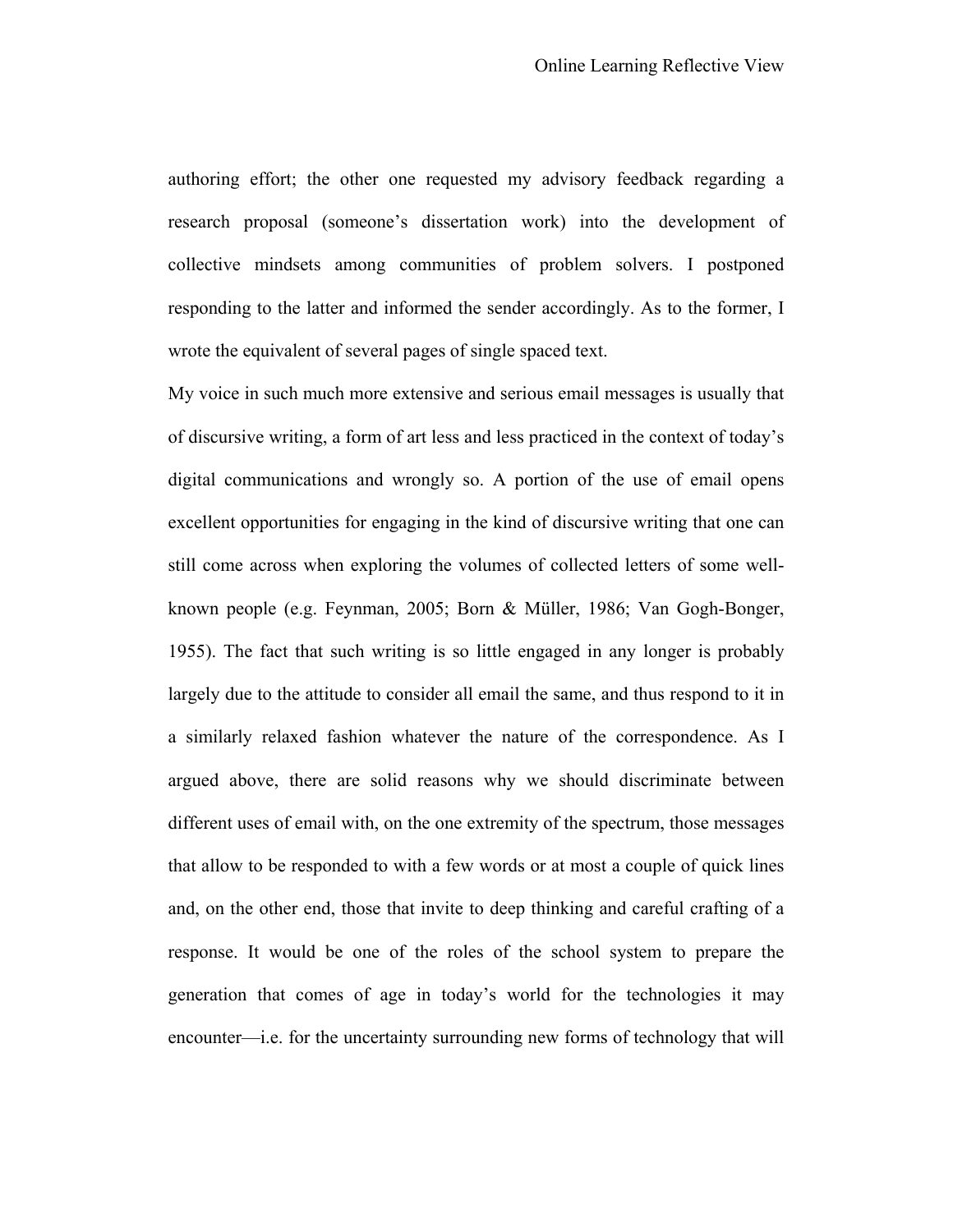undoubtedly emerge—and particularly instill among its members the capacity to critically discriminate between different ways and opportunities to use emerging technologies. As most school systems don't do so (yet), it remains a challenge to the online educator to lead in this area both by example and, when appropriate, through instruction.

### *Email-like communications*

I include a few remarks here about forms of digital communication that are somewhat related in my mind to email, such as blogs, listservs, and discussion boards. Subscribers to them, assuming they set themselves up appropriately, often receive new postings (or alerts to new postings) via email to which they can then respond, if they so wish, either by email or via a Web-based platform. With blogs and listservs there is normally no definite expectation as to whether a specific recipient should respond, unless he or she is expressly addressed in a particular post. There is thus normally less urgency surrounding these forms of communication. This may be different for a discussion board, at least in cases when one has signed up for the deliberately agreed purpose of participating in a planned discussion with a clearly defined timeline. Considering all these various options, I argue that, just like in the case of regular email communications, there are different degrees of urgency that will determine if, how and when one responds. This leads to a similar pattern of online activity as discussed earlier, distributed in time according to a power law, thus comprising bursts of intensive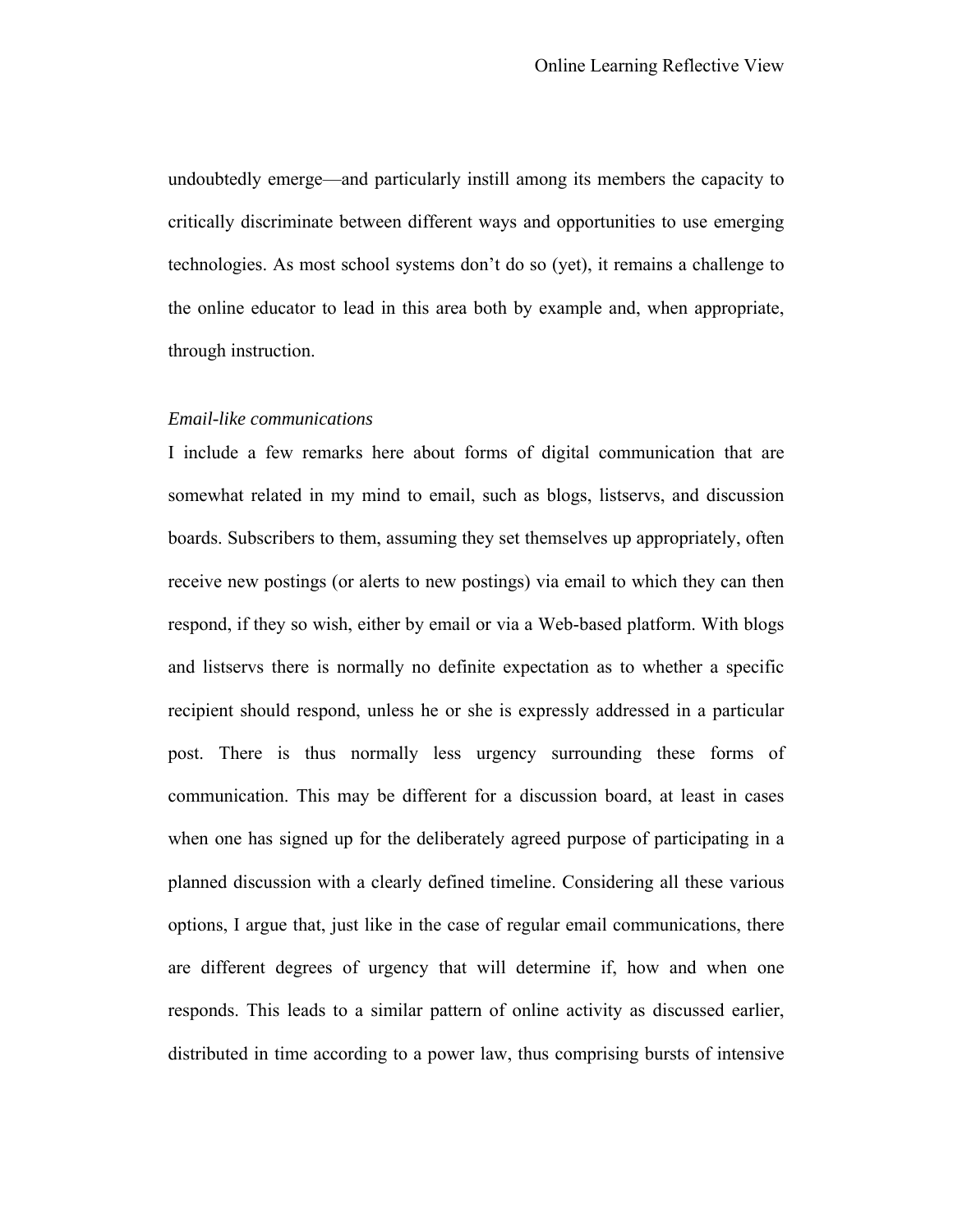activity separated by long periods of inactivity. Relating this to my personal experience, I offer the following observations.

I subscribe to lists populated by a limited number of people—usually between ten and twenty—who are all focused on the same set of issues. Because the size of such groups is small and thanks to the shared focus, all individual members contribute regularly with responses and original postings that are typically short and more or less immediate. So are mine. My voice in these cases is usually business-like.

Other lists to which I subscribe bring together hundreds or occasionally thousands of people interested in some broad area of concern. Here the size of the group and the lack of focus on any specific issue within the area of concern lead to an entirely different communication behavior. I intervene from time to time, conditioned by my interest in a particular upcoming topic and the possibility for me to make time available for composing a well-crafted response. My response might be immediate or delayed, depending on whether I find myself in one of those 'bursts of intensive activity.' My voice will typically be that of the discursive writer as I will be motivated by the consideration that I am coming across an opportunity that I shouldn't miss. By taking advantage of it I can engage in an interaction through which not only I but all those who participate in it can grow.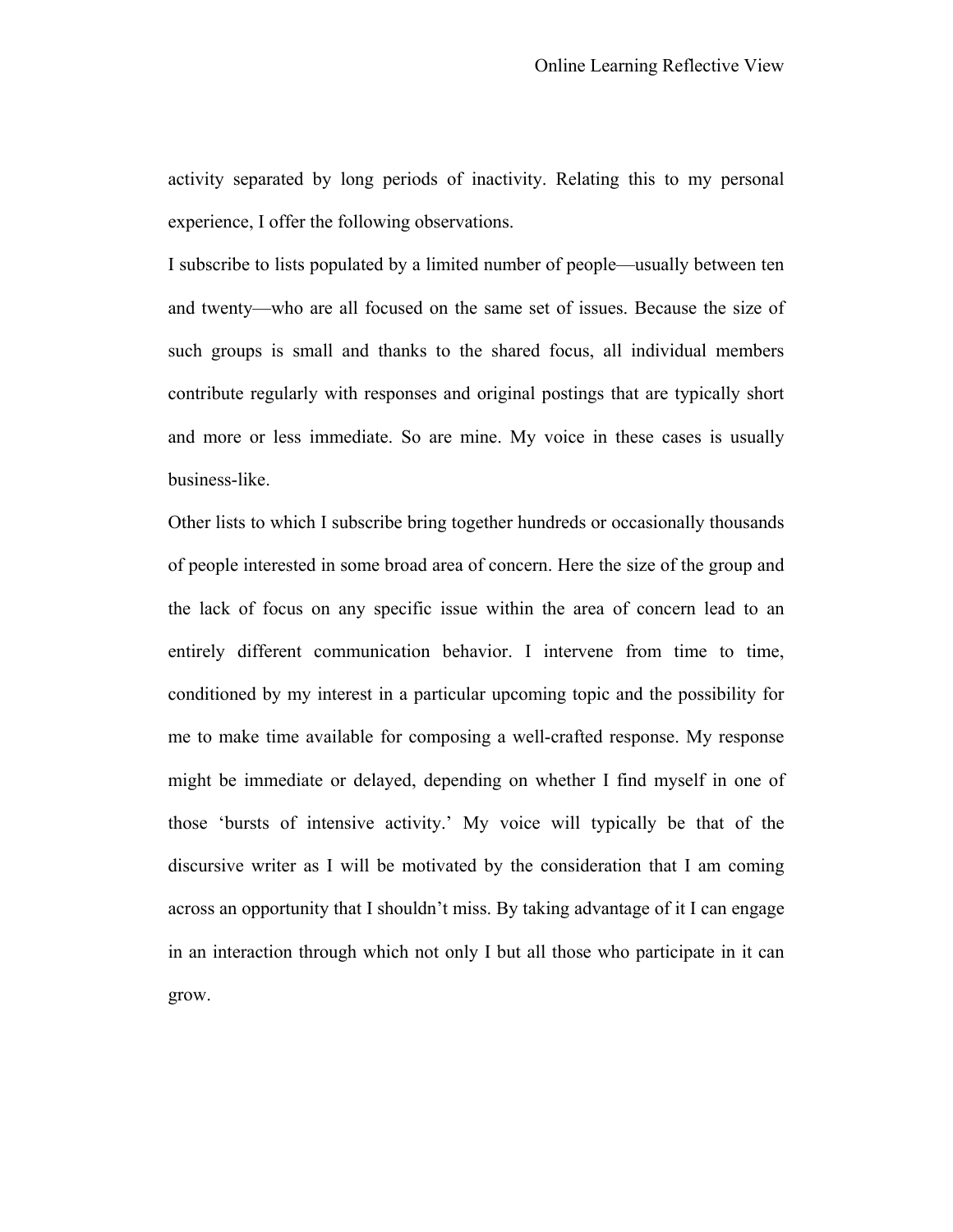On discussion boards, at least in those cases where the discussion was previously agreed upon and planned for, my postings and responses will be a mix of short business-like communications and longer discursive ones. Typically, such discussions are themselves a mix of procedural events—such as to establish consensus regarding a particular point—and exploratory dialogues—such as to deepen understanding or to become aware of all the different angles of an issue. Discussions that I generate myself, whether in formal educational settings or in less structured contexts in which people communicate in order to learn something, will almost always be of an exploratory nature, aiming at understanding something better after the discussion is over. I believe creative exploration to be one of the most important ways for people to advance beyond their present state.

The above mentioned propensity for discussions of a creatively exploratory nature probably explains why, in the sphere of blogs, I selectively choose to interact with only those blogs where I sense that the interaction may help discover new horizons. A good example is Ron Burnett's Personal Weblog on 'Critical Approaches to Culture + Communications + Hypermedia' (Burnett, 2005). My participation in providing contributing comments to postings on such blogs follows the already mentioned pattern of bursts of intensive activity that characterize my digital communication behavior in general. According to the studies by Barabási (2005) and Oliveira and Barabási (2005) I am not alone in obeying to such patters in the dynamics of my interaction with my fellow human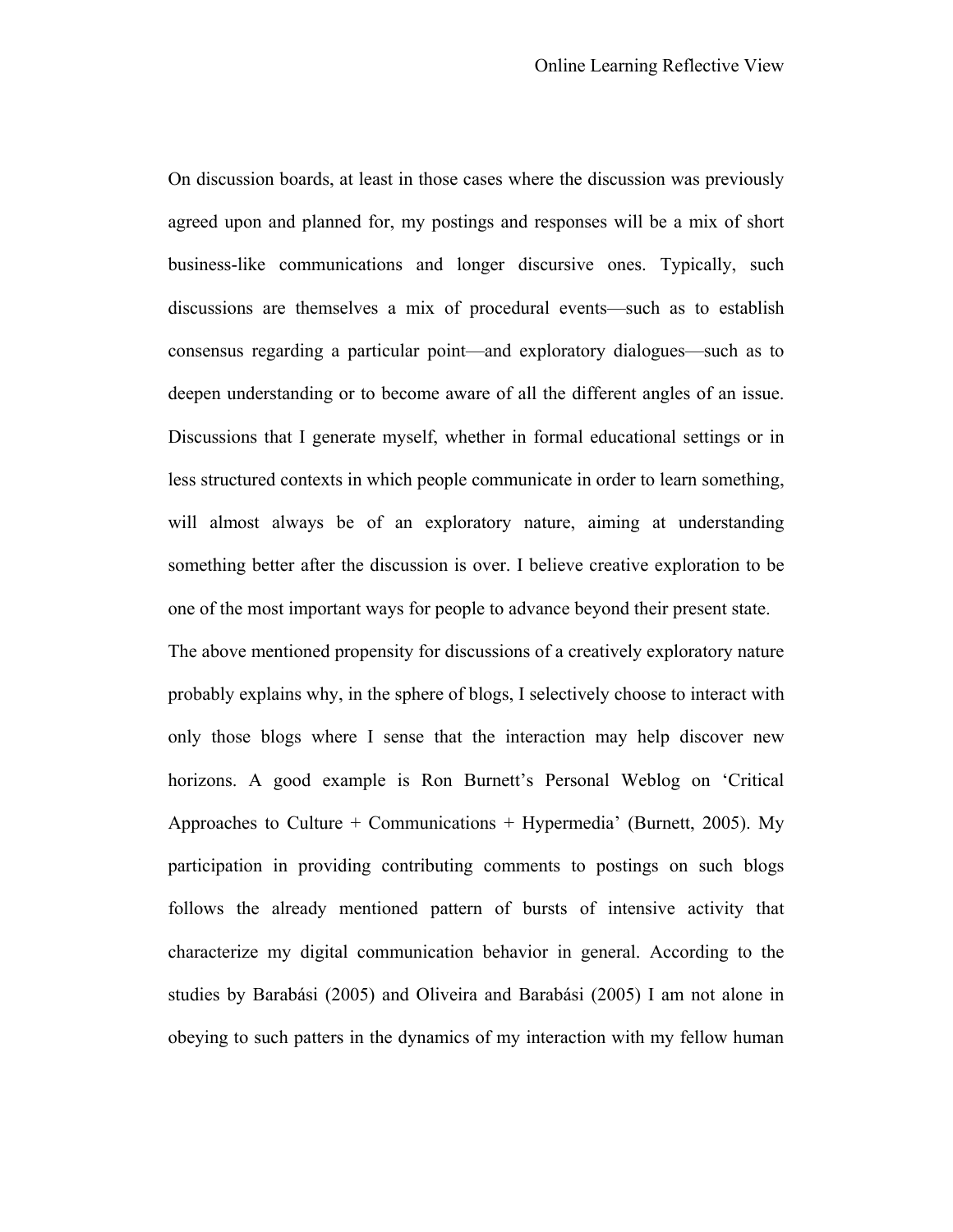beings, though my choice of creatively exploratory blogs and emphasis on discursive writing may be idiosyncratic.

### *Finding the voice I want to listen to*

The third and last instance of spending my 24 hours online that I wish to reflect on in this chapter has to do with finding a different kind of voice—not my own, but rather that of someone else whom I wished to listen to. Like most other examples in this chapter the context is again informal learning, my own. During the timeframe in question I downloaded a podcast about 'Learning and Memory,' an interview by Ira Flatow with Eric Kandel (Science Friday, 2004), from the relevant Web site onto my MP3 player and went out for a walk in order to listen to it. Learning on the go? M-learning? No, just learning, but I happen to like walking and have learned by experience that certain of my mental processes, like stimulating my creativity, benefit from such rhythmic bodily activity as walking (J. Visser, n.d.).

A multitude of interesting audio programs with important value for one's learning is now available on the Web. In the category to which the above mentioned Science Friday program pertains, there are for instance The Naked Scientists Online (n.d.); Nature Podcast (n.d.); and Universe Today (n.d.), to mention but a modest scoop out of what comes up if one does a simple Web search for 'science podcasts.' Audio files are available on the Web in a wide variety of areas of interest. Some are free of charge, such as the above mentioned science programs,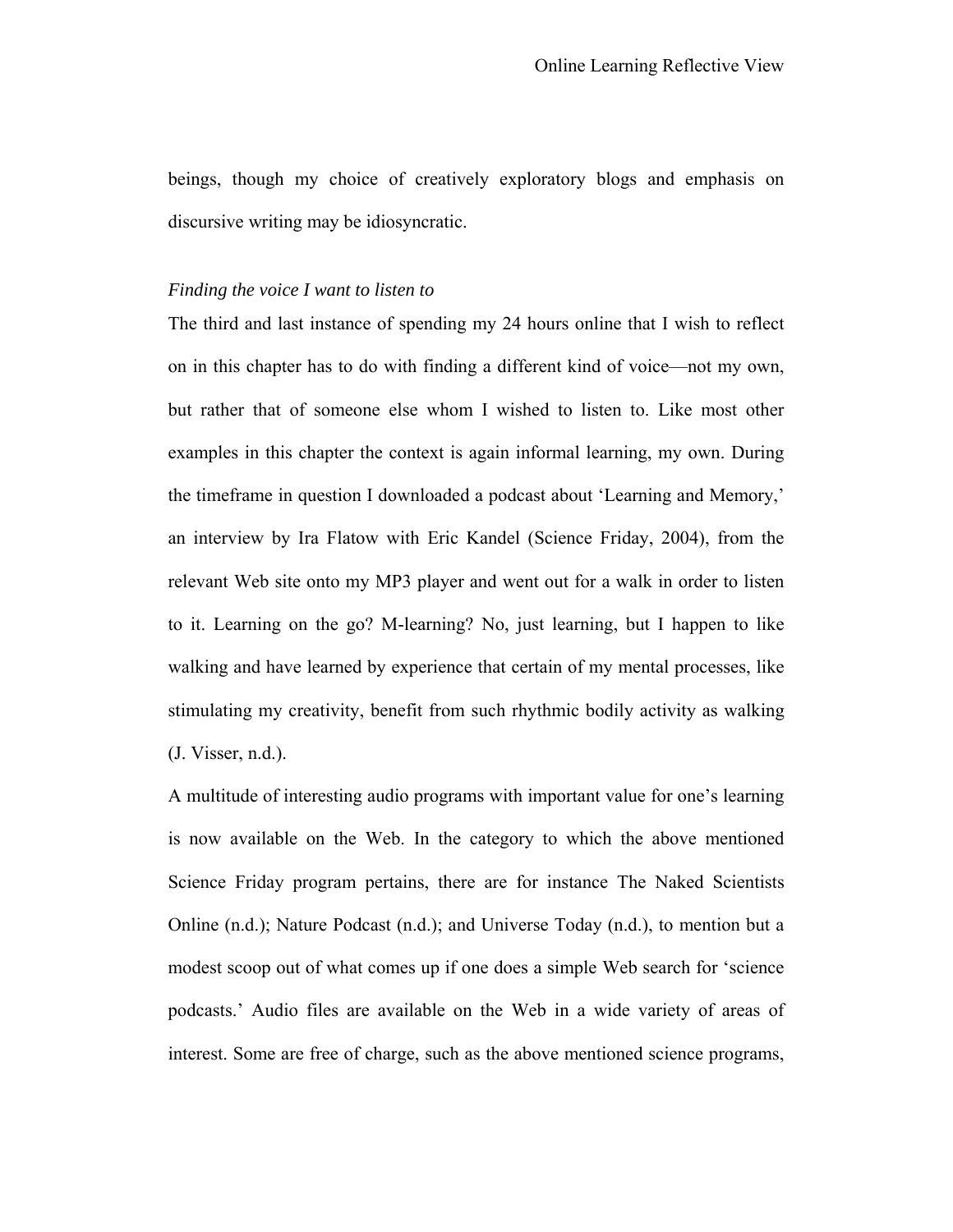other programs, such as those of The Teaching Company (n.d.), have to be paid for. Given the programs I have immediate and free access to, why do I choose one over the other. What characterizes the voice I want to listen to? Why do I have those preferences? What is the voice I recommend to others to listen to? Following are some of the thoughts that come to mind as I try to answer these questions.

When listening to someone, not having the opportunity to interact directly with the person in question—such as is the case of a podcast of a radio program like Science Friday, even though in its original version there was the possibility to interact with it by phone—one is at risk of being left only passively involved. To become actively involved, which is what I prefer because it improves the depth of my learning, the voice one hears must somehow prompt a dialogue that one conducts inside one's own head. What kind of voice is that?

Dreyfus (2001) argues that embodiment is key to effective learning. In the literal sense this means that without the bodily presence in each other's proximity of the people who participate in the learning dialogue no effective learning—learning that results in expertise, mastery and practical wisdom—can take place. Dreyfus argues that learning develops according to seven stages, namely those of Novice; Advanced Beginner; Competence; Proficiency; Expertise; Mastery; and Practical Wisdom. The first three stages can adequately develop in the distance education mode. However, says Dreyfus, reaching proficiency and expertise requires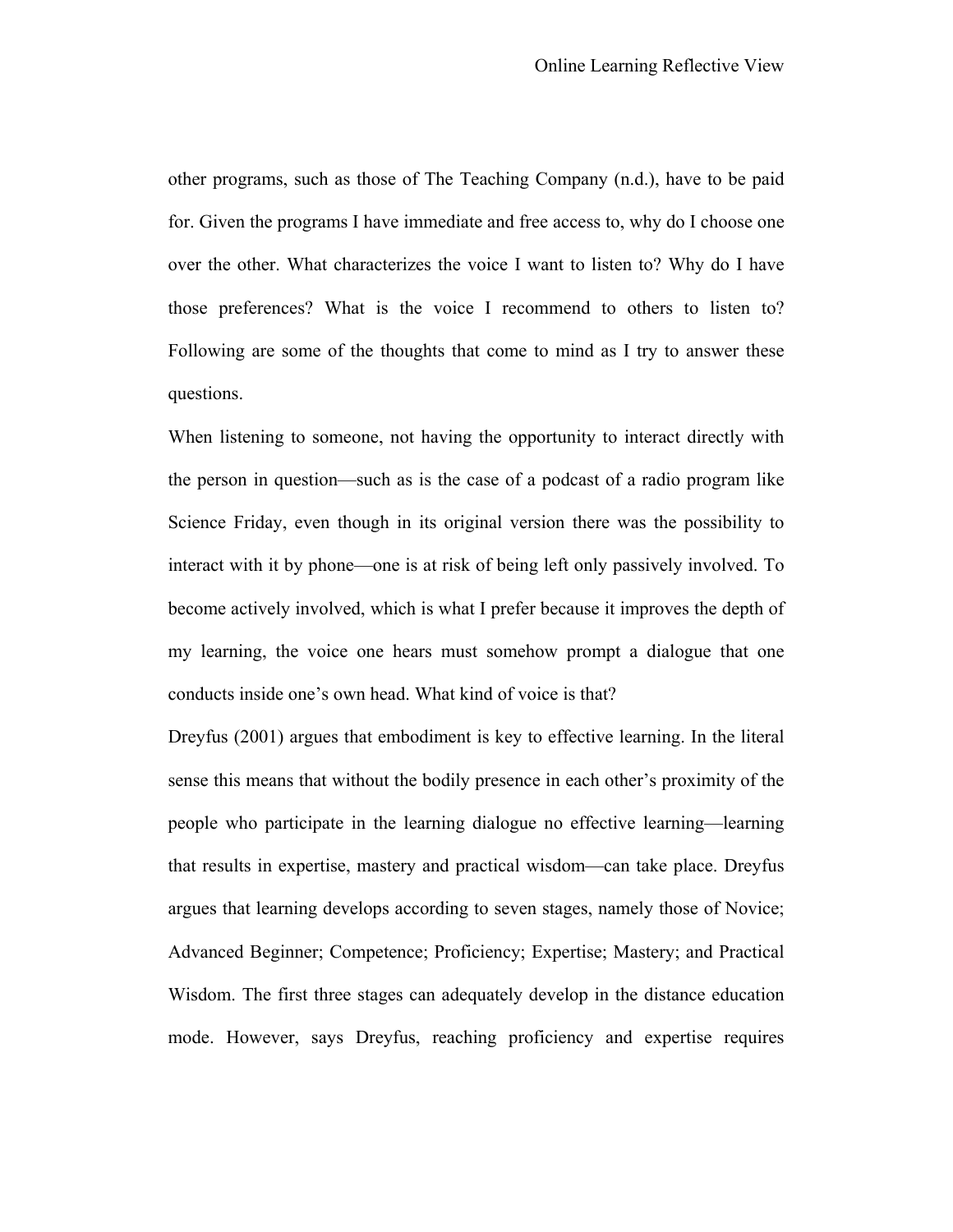"emotional, involved, embodied human beings" (p. 48), something that he fears the online environment is incapable of accommodating. Moreover, apprenticeship, which is necessary for the last two stages, calls for the physical presence of experts of flesh and blood whose "style is manifest on a day-to-day basis" (p. 49), allowing it to serve as a model, to be emulated, to be inspired by, to become a bridge to the culture of which one gradually becomes part and in which one develops one's own style. Dreyfus thus concludes that what he calls "the dream of distance education" (p. 49) can only be achieved if and when "the bodily presence required for acquiring skills in various domains and for acquiring mastery of one's culture [can] be delivered by means of the Internet" in the form of telepresence that enables human beings to be present at a distance "in a way that captures all that is essential about bodily presence" (p. 49).

Considering the above observations, what I look for and what particularly attracts me in the voices I decide to listen to (both literally, or figuratively, when I hear them while reading), is the space they leave me to do my own thinking, to conduct my own mental and emotional explorations, to add questions, those that are relevant to my entire being, to those already asked, allowing me to feel bodily, i.e. emotionally and intellectually, part of a community of people who advance from question to question, driven by their unending curiosity and embodied presence in a world of which I am also part. For it to be relevant and real, it is also crucial that I am convinced that those voices I let into my life come from people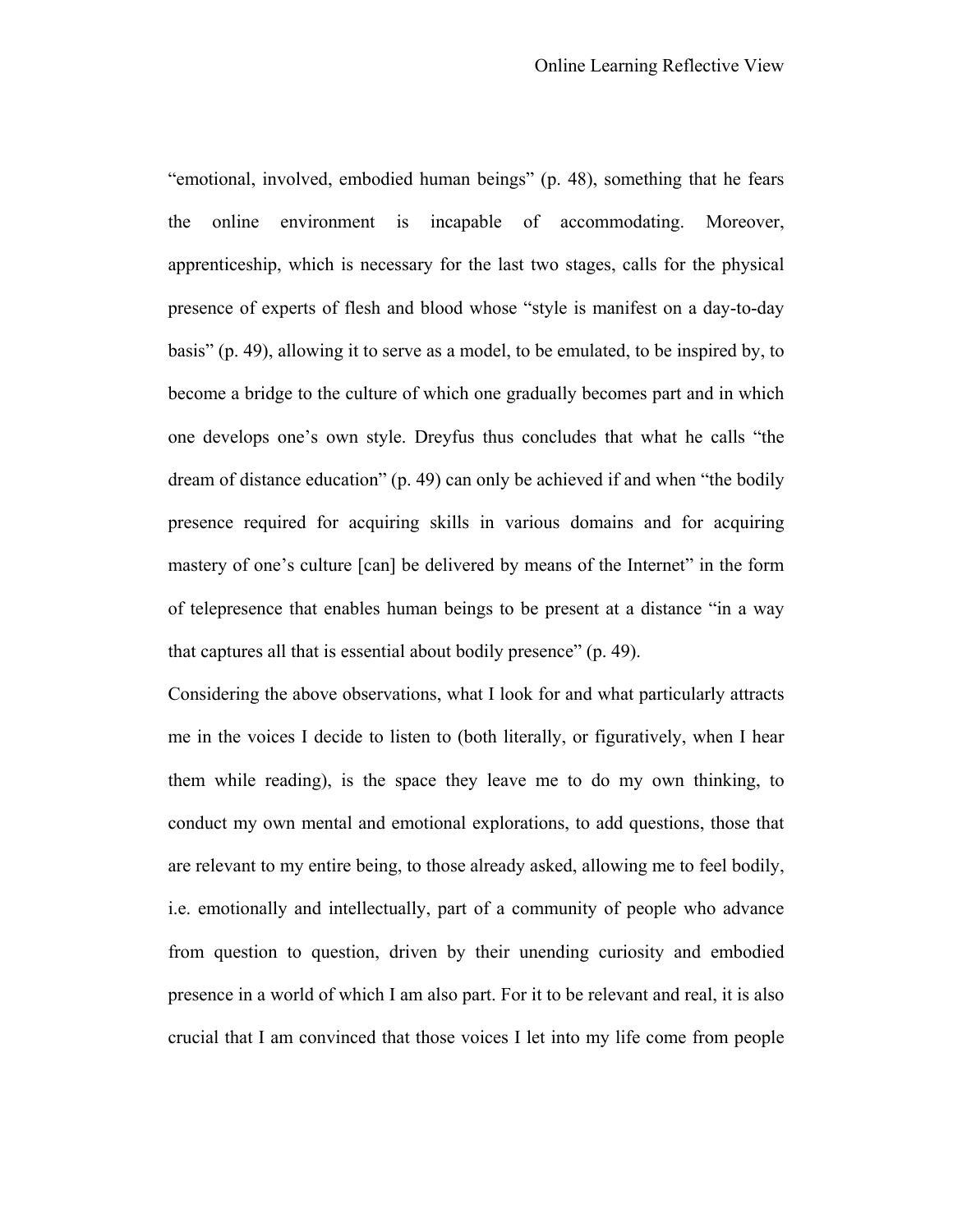whose expertise and wisdom I respect and admire. A program that simply does an excellent job at informing me about the current state of research—and I access those as well—is therefore less satisfying than one that explores, that takes current achievements not as an end point but rather as a beginning, a prompt for asking the next set of questions, questions that get asked by those who are courageous enough to explore, to put themselves at the frontier of a particular development.

The beauty of a program like Science Friday is that it never makes the impression to have been scripted, at least not in detail. While the dialogue I am listening to develops, I become aware of emotions, uncertainties and ambiguities among those who participate. They start resonating with my own, even though I am separated in time and space from those others. I realize that the experience is similar to what happens when I listen to music composed—and, assuming the music is recorded, also often performed—by people whose lives I do no longer share in the immediate physical sense of the word. I can't resurrect the body of Chopin, but his virtual presence becomes an embodied one when I listen to his music performed by others, dead or alive, and, even more so, when my hands touch the keys of a piano on which I play, hesitatingly, as I rediscover the original emotions from which it emerged, his music myself.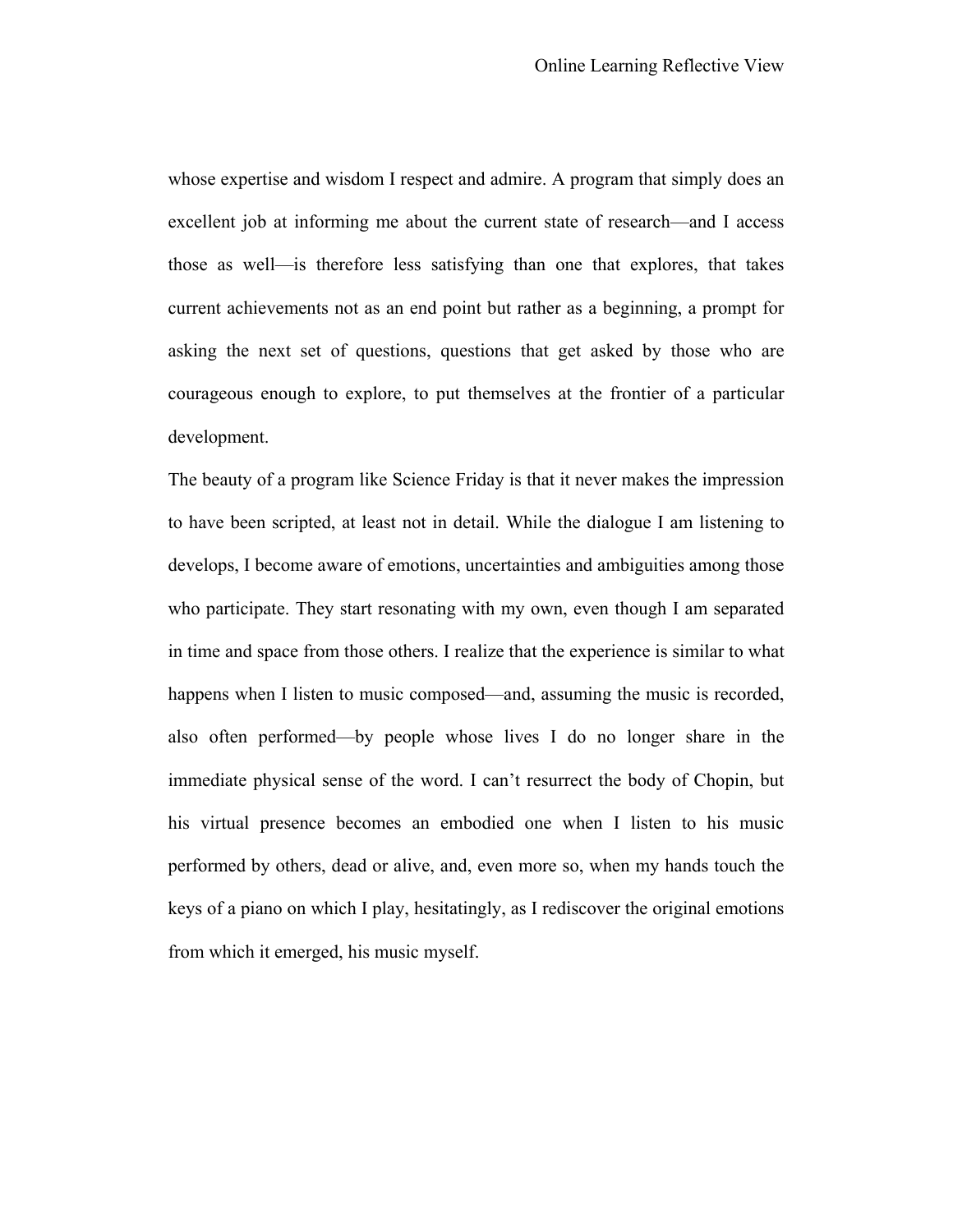### **CONCLUSIONS**

In this chapter I have tried to give a reflective view of what it means to be learning at a time when the environment in which such learning takes place is conditioned, among other factors, by the pervasive availability of computing technology and associated ways for human beings to be in touch with each other. At the back of my mind was a further question: Is it for better or for worse? I have no definitive answer to the latter question. It is probably too early to expect such an answer, but it is not too early for the question to be asked.

Prompted by the challenge posed by the title of this book, I have particularly asked myself how I want to sound to others as I interact with them and influence their learning and they mine. Towards the end of the chapter I have transformed that question into one that was looking for what it is in me that makes me prefer one voice over the other. In making that digression, I was considering that teaching and learning always go together and that, therefore, I shouldn't put myself outside the equation.

As a basis for my reflections I considered that learning in the context of premeditated learning events, such as courses, training interventions and educational curricula that stretch over timeframes of multiple years, is only a small part of the learning we engage in along and across our lifespan and the broad range of experiences that integrate our lives. I thus deemphasized formal settings, considering also that in all likelihood many of my colleagues would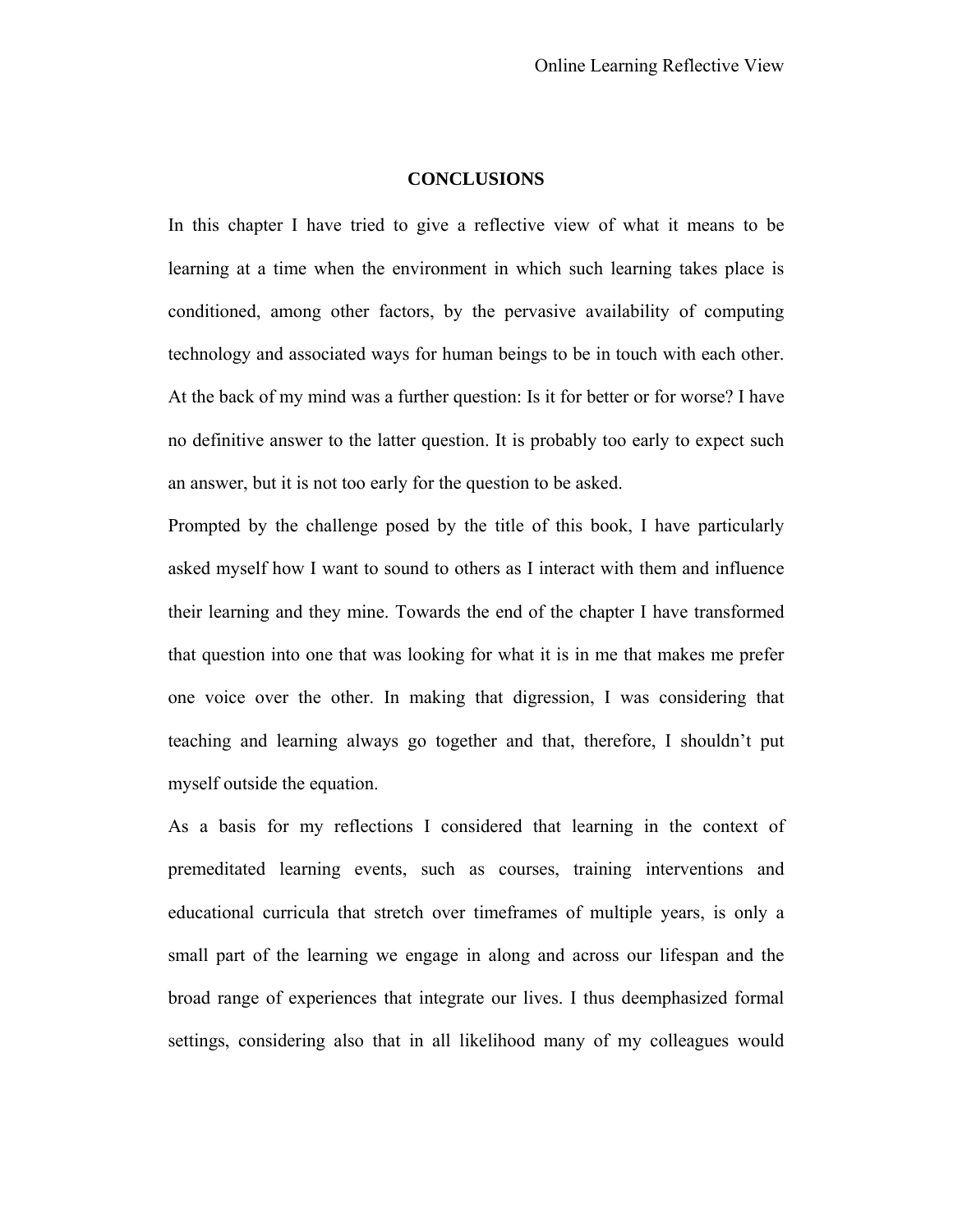anyway tackle that area, choosing instead informal events and settings as my examples.

Looking back at what I wrote, I conclude that the voice I have gradually found and am in the process of still further developing, as well as the one I seek in others, is the voice that explores; that asks questions; is uncertain, yet fully and comfortably aware of and knowledgeable about where we stand. It is a voice that expresses a listening attitude; invites the other person to speak; and is grounded in personal experience. Such a voice communicates both cognitively and, above all, affectively.

### **REFERENCES**

- Barabási, A-L. (2005). The origin of bursts and heavy tails in human dynamics. *Nature*, *435*(7039), 207-211.
- Batista, E. (2002). *Euro teens understand this* [Online]. Available: http://www.wired.com/news/wireless/0,1382,53659,00.html [2005, November 20].
- Born, J., & Müller, M., Eds. (1986). *Briefe an Milena*. Frankfurt: 1986. (An English translation of these letters by Franz Kafka appeared in 1990 as *Letters to Milena*, translated and with an introduction by Philip Boehm. New York: Schocken Books.)
- Burnett, R. (2005). *Personal Weblog on 'Critical Approaches to Culture + Communications + Hypermedia'* [Online]. Available http://www.eciad.ca/~rburnett/Weblog/ [2006, January 4].

Dreyfus, H. L. (2001). *On the Internet*. London and New York: Routledge.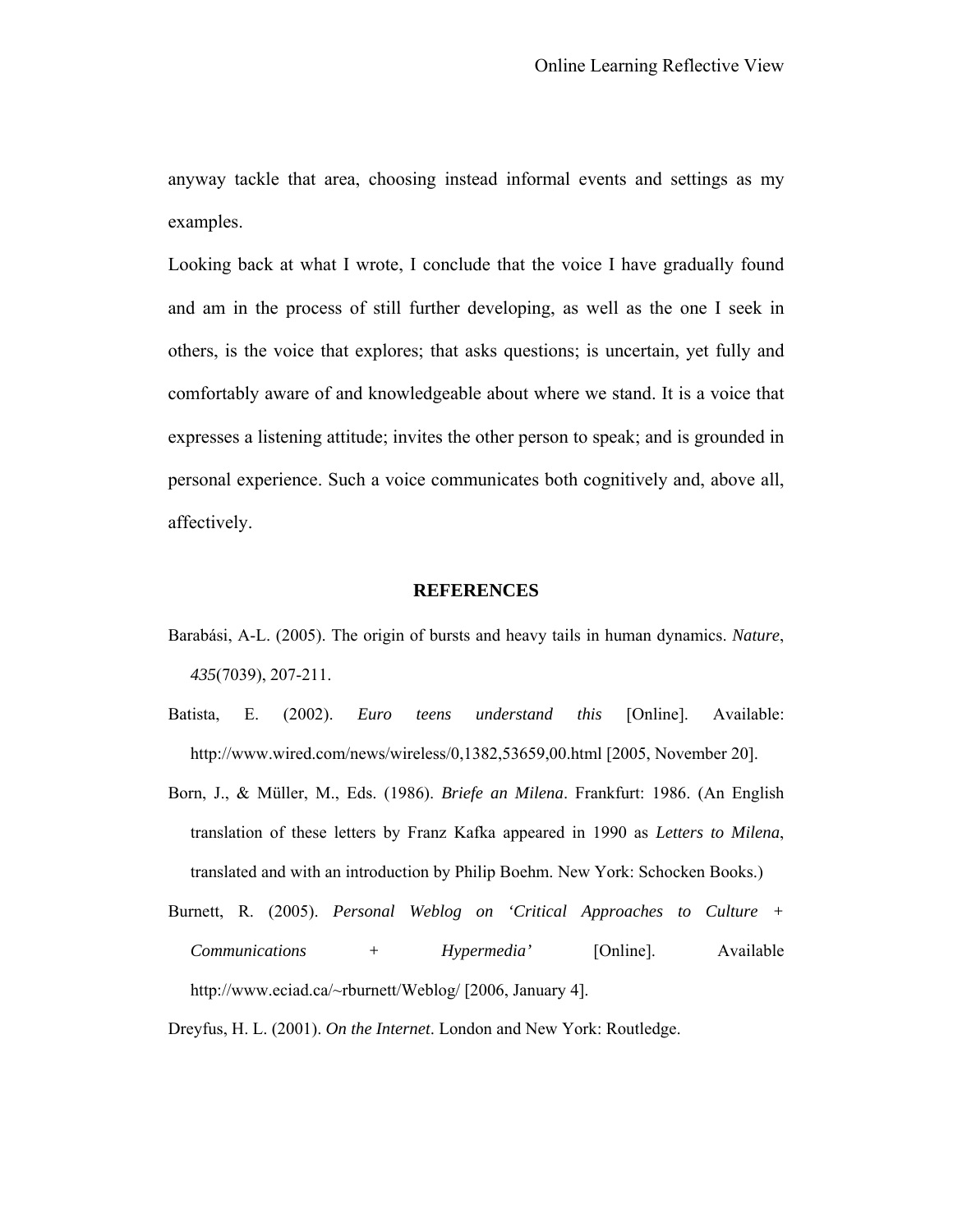- Feynman, M., Ed. (2005). *Perfectly reasonable deviations from the beaten track: The letters of Richard P. Feynman*. New York: Basic Books.
- Fried, I. (2005). Driven to distraction by technology. *CNET News.com*, July 21, 2005 [Online]. Available http://news.com.com/2100-1022\_3-5797028.html?tag=st.prev [2006, January 2].
- Lee, S. (2005, April 23). Personal communication by email.
- Liston, D. (2004). The lure of learning in teaching. *Teachers College Record, 106*(3), 459-486 [Online]. Available http://www.tcrecord.org/content.asp?contentid=11524 [2005, November 14].
- Mazur, J. M. (1996). Conversation analysis for educational technologists: Theoretical and methodological issues for researching the structures, processes, and meaning of online talk. In D. H. Jonassen (Ed.), *Handbook of Research for Educational Communications and Technology*, pp. 1073-1098*.* New York: Simon & Schuster Macmillan.
- Nature Podcast (n.d.). *Nature Podcast* [Online]. Available: http://www.nature.com/nature/podcast/index.html [2006, January 6].
- Nicolescu, B. (2001, May 30). Personal communication by email.
- Oliveira, J. G., & Barabási, A-L. (2005). Darwin and Einstein correspondence patterns: These scientists prioritized their replies to letters in the same way that people rate their e-mails today. *Nature*, *437*(7063), 1251.
- Science Friday (2004). *SciFri podcast 2004070224 Eric Kandel on Learning and Memory* [Online]. Available: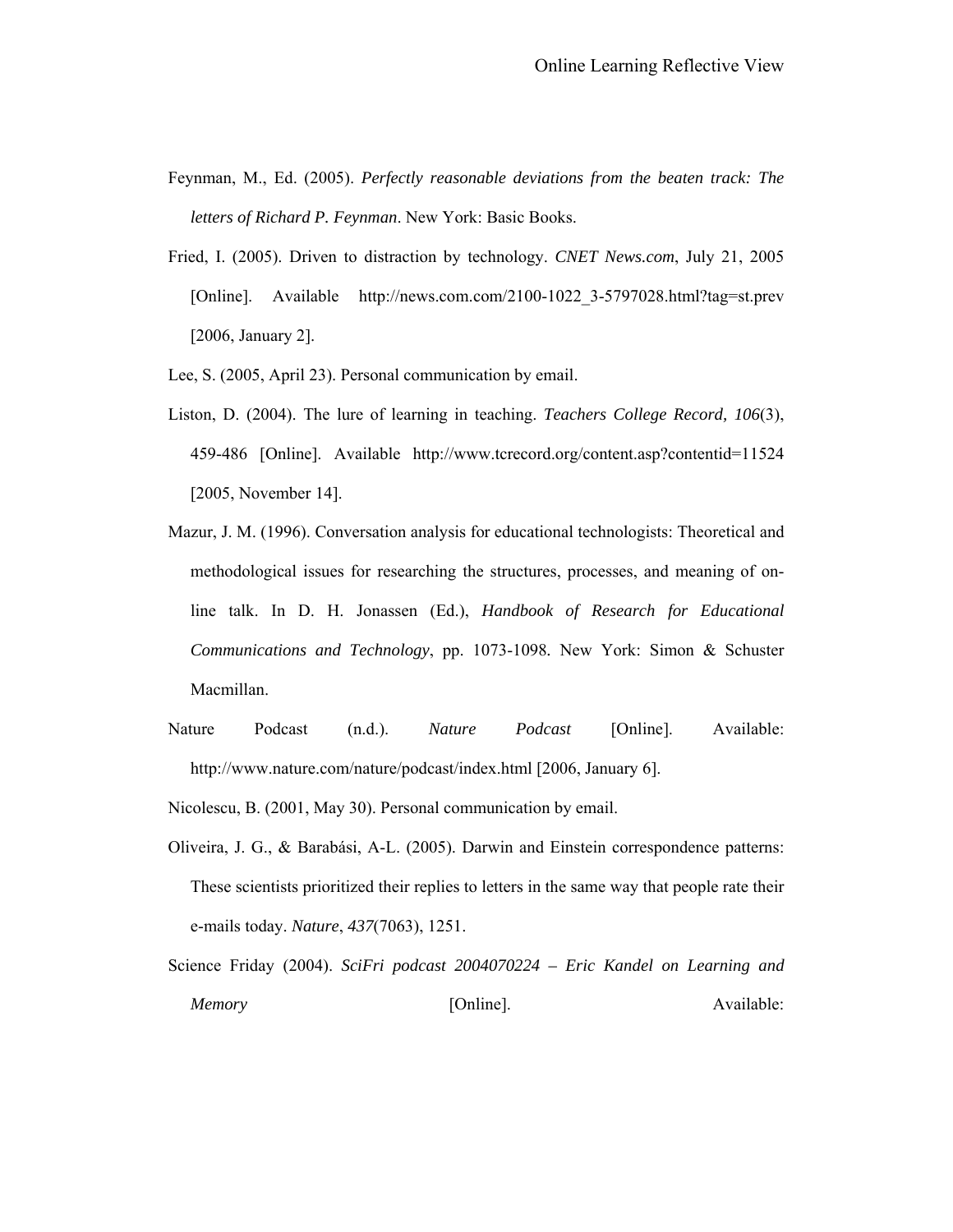http://www.sciencefriday.com/pages/2004/Jul/hour2\_070204.html [2005, December 18].

- The Naked Scientists Online (n.d.). *Internet [Science Radio Show PODCASTS](http://www.thenakedscientists.com/HTML/Shows/streaming_media.htm) & [Naked](http://www.thenakedscientists.com/nakedscience/index.htm)  [Science](http://www.thenakedscientists.com/nakedscience/index.htm) Live Events* [Online]. Available: http://www.thenakedscientists.com/ [2006, January 6].
- The Teaching Company (n.d.). *The Teaching Company* [Online]. Available: http://www.teach12.com/ [2006, January 8].
- Universe Today (n.d.). *Universe Today* [Online]. Available: http://feeds.feedburner.com/universetoday/podcast [2006, January 6].
- Van der Spa, M. (2004). Cyber-communities: Idle talk or inspirational interaction? *Educational Technology Research and Development*, *52*(2) 97-105.
- Van Gogh-Bonger, J., Ed. (1955). *Verzamelde brieven van Vincent van Gogh (Complete letters of Vincent Van Gogh)*. Volumes 1 & 2. Amsterdam, Antwerp: Wereldbibliotheek.
- Varela, F. (2000). *Francisco Varela's home page* [Online]. Available: http://web.ccr.jussieu.fr/varela/index.html [2005, April 23].
- Visser, J., & Keller, J. M. (1990). The clinical use of motivational messages: An inquiry into the validity of the ARCS model of motivational design. *Instructional Science, 19*, 467-500.
- Visser, J. (2001). Integrity, completeness and comprehensiveness of the learning environment: Meeting the basic learning needs of all throughout life *.* In D. N. Aspin, J. D. Chapman, M. J. Hatton and Y. Sawano (Eds.), *International Handbook of Lifelong Learning* (pp. 447- 472)*.* Dordrecht, The Netherlands: Kluwer Academic Publishers.